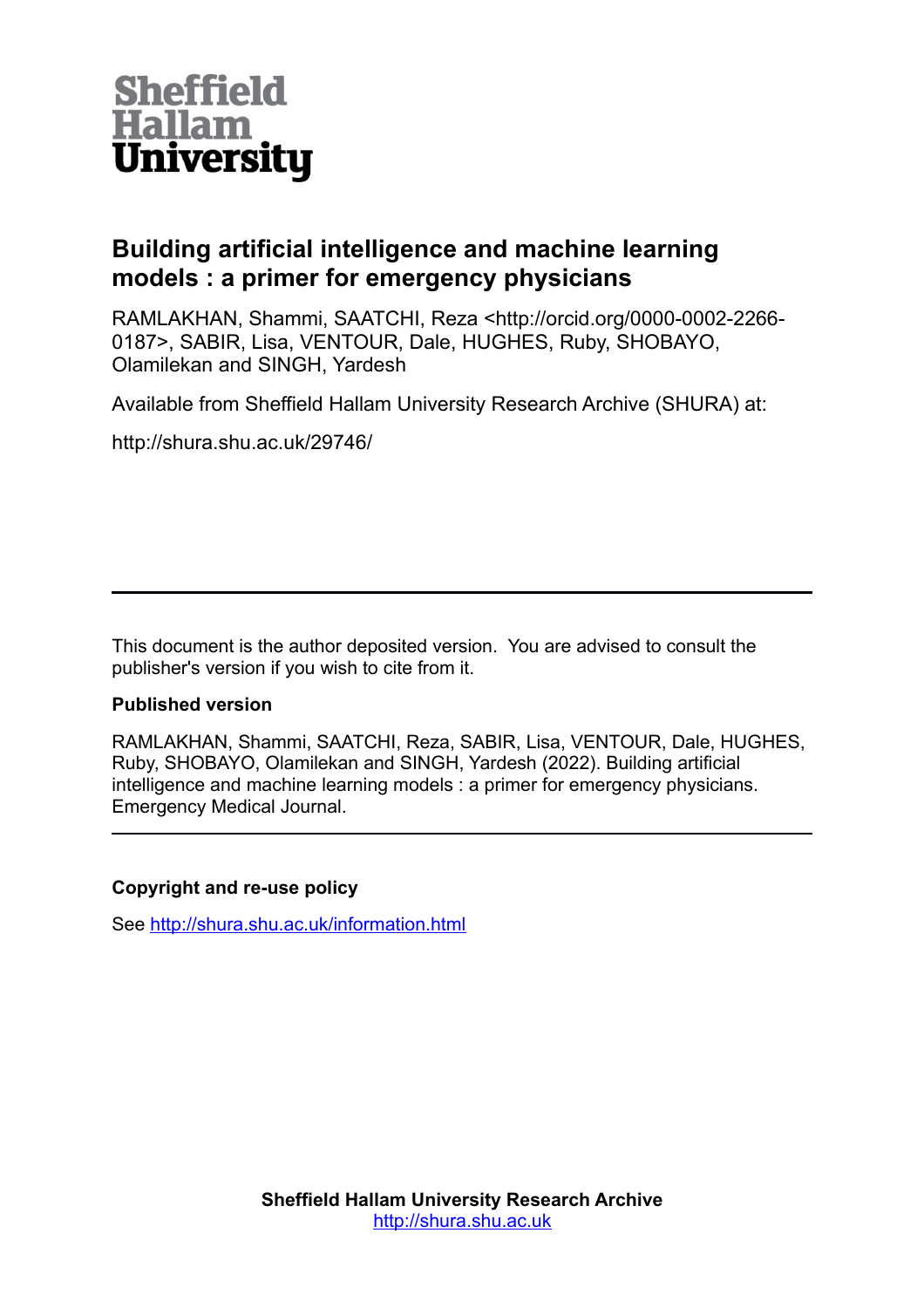# **Building artificial intelligence and machine learning models : a primer for emergency physicians**

Shammi L Ramlakhan<sup>1</sup>, Reza Saatchi<sup>2</sup>, Lisa Sabir<sup>1</sup>, Dale Ventour<sup>3</sup>, Olamilekan Shobayo<sup>2</sup>, Ruby Hughes<sup>4</sup>, Yardesh Singh<sup>3</sup>

<sup>1</sup>Emergency Department, Sheffield Children's Hospital, Sheffield UK

<sup>2</sup>Electronics & Computer Engineering Research Institute, Sheffield Hallam University, Sheffield UK

<sup>3</sup>Faculty of Medical Sciences, University of the West Indies, Trinidad & Tobago

<sup>4</sup>Advanced Forming Research Centre, University of Strathclyde, Sheffield, UK

**Keywords:** Artificial Intelligence, Machine Learning, Neural Networks, Methods, Emergency Medicine

#### **ABSTRACT**

There has been a rise in the number of studies relating to the role of artificial intelligence (AI) in healthcare. Its potential in Emergency Medicine (EM) has been explored in recent years with operational, predictive, diagnostic and prognostic emergency department (ED) implementations being developed. For EM researchers building models de novo, collaborative working with data scientists is invaluable throughout the process. Synergism and understanding between domain (EM) and data experts increases the likelihood of realising a successful real-world model. Our linked manuscript provided a conceptual framework (including a glossary of AI terms) to support clinicians in interpreting AI research. The aim of this paper is to supplement that framework by exploring the key issues for clinicians and researchers to consider in the process of developing an AI model.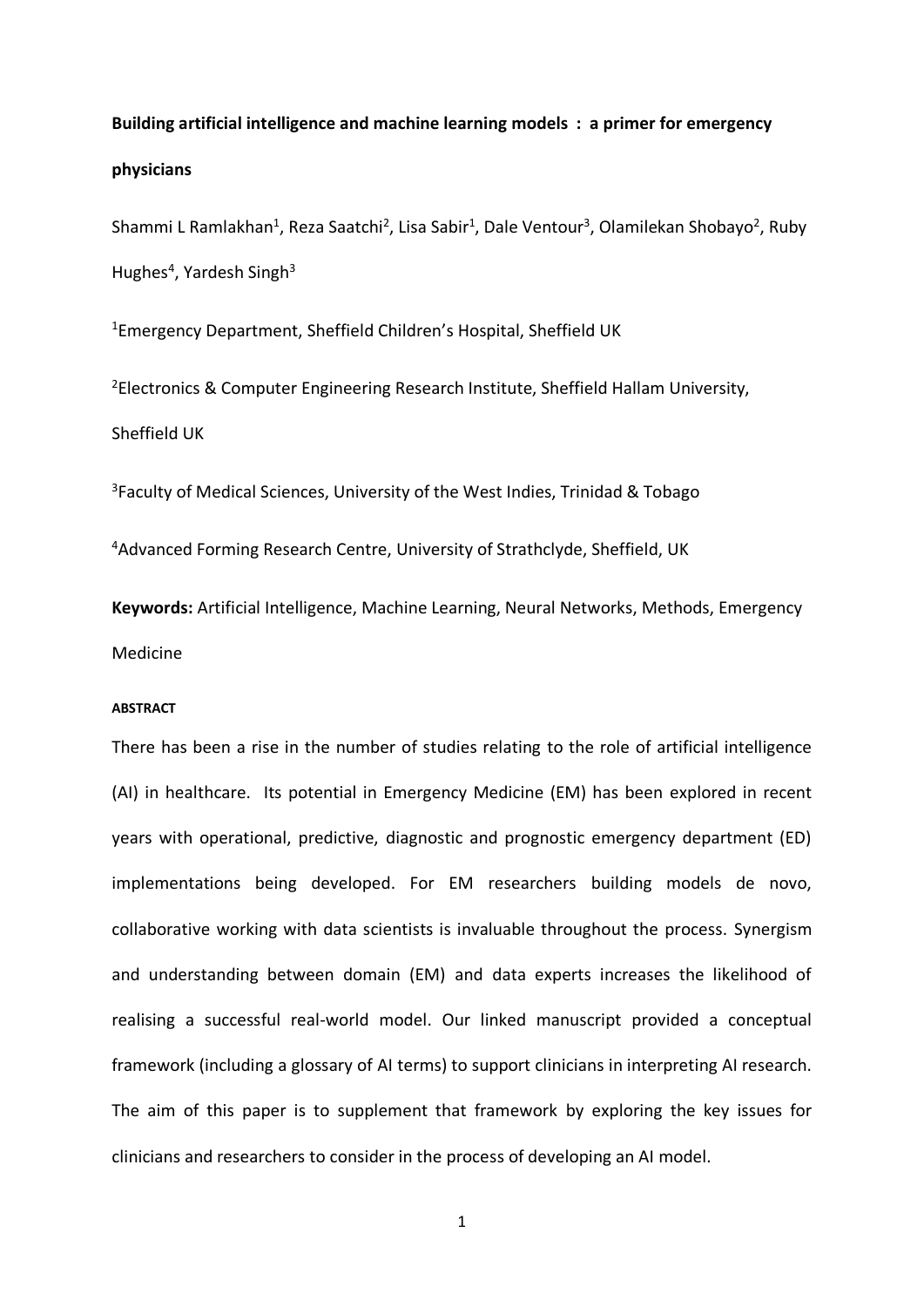#### **INTRODUCTION**

There has been a rise in the number of studies relating to the role of artificial intelligence (AI) in healthcare. Its potential in Emergency Medicine (EM) has been explored in recent years with operational, predictive, diagnostic and prognostic emergency department (ED) implementations being developed.(1) For EM researchers building models de novo, collaborative working with data scientists is invaluable throughout the process. Synergism and understanding between domain (EM) and data experts increases the likelihood of realising a successful real-world model. Our linked manuscript provided a conceptual framework (including a glossary of AI terms) to support clinicians in interpreting AI research.(1) The aim of this paper is to supplement that framework by exploring the key issues for clinicians and researchers to consider in the process of developing an AI model.

#### **STAGES IN DEVELOPING AN AI (MACHINE LEARNING) MODEL**

EM research in AI is almost entirely focussed on Machine Learning (ML) models, and therefore the focus henceforth will be on ML, although the framework and principles will also apply to almost any AI model. There is significant variability in the reporting and conduct of ML research, which can make interpretation challenging – particularly when some of the models used are by their nature 'black boxes'. (2) A Machine Learning model should be developed systematically, with the same structure and clinical focus as any traditional EM clinical research. The steps in model development from conception to deployment are outlined in Figure 1. Traditional reporting guidelines such as TRIPOD (and eventually TRIPOD-AI) for prognostic models or STARD for diagnostic models(3) can supplement these steps and serve as checkpoints while building a model.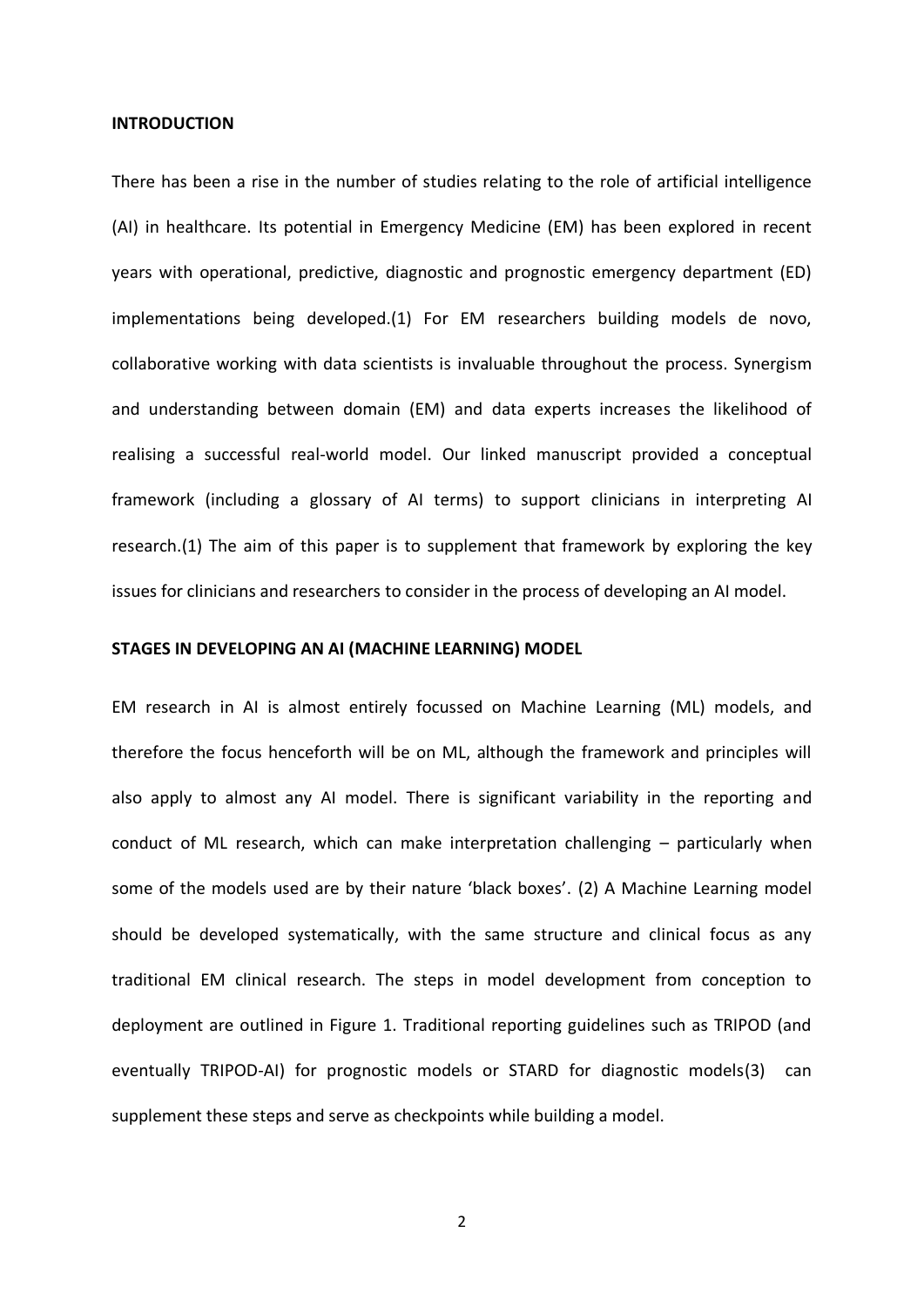

Figure 1 Steps in AI model development. [square brackets denote steps which are sometimes described during data management, model development or evaluation]. Feedback and iterations of preceding steps are expected. AI, artificial intelligence; ML, machine learning; PECO, Population-Exposure- Comparison- Outcome; PICO, Population-Intervention-Comparison-Outcome.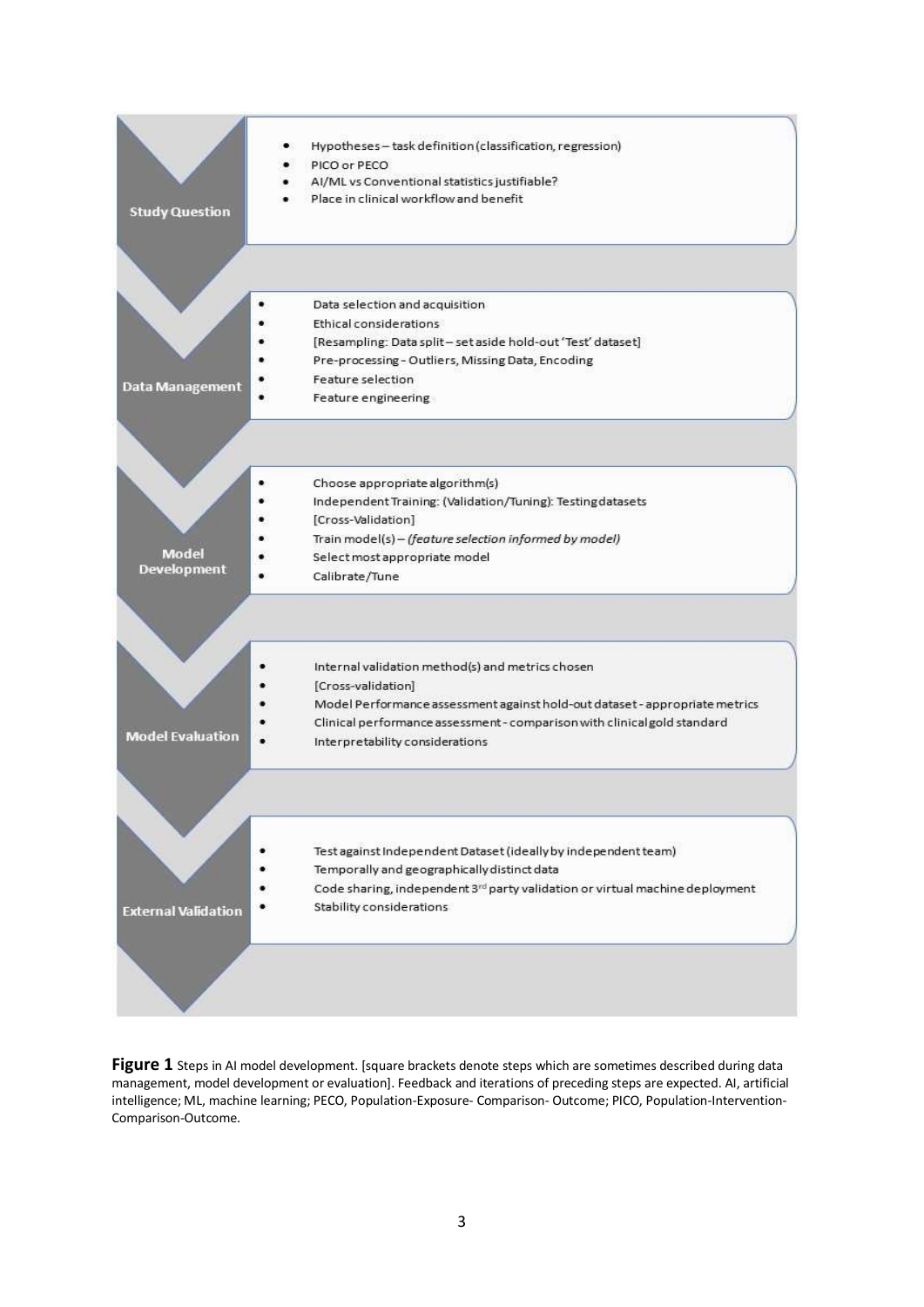#### **Study Question**

Although this may seem simplistic, it is critical that the problem or question be clearly defined as well as the proposed clinical benefit. Unless one is undertaking data mining or exploratory analysis of a novel dataset (although arguably, an idea of what is being asked is still important in these activities), this will act as an anchor further in the model development pipeline to mitigate against bias or misinterpretation. Domain knowledge, i.e. real-world clinical EM experience of the clinical workflow or problem is key to developing a relevant, interpretable and generalisable model.

In addition, as more open access ML libraries (containing ML algorithms and other related code), such as scikit-learn.org and CRAN-R packages (cran.r-project.org) and even automated ML (AutoML) become freely available, the temptation is to apply ML to a problem when traditional solutions work well or are more suitable. (4–6) The current clinical status quo should be examined, and any proposed improvement in its performance considered in terms of potential clinically significant patient or system benefit. A priori determination of an ideally patient centred (or shared) minimal acceptable difference in outcome should be made. (7) The performance measures by which this outcome is evaluated should also be defined a priori.

Consideration of these issues at conception is important – even traditionally derived diagnostic and prognostic models often make no difference in clinical outcomes or are never used in a clinical setting. (8,9) Many published ML models are likely to suffer the same fate, with evidence suggesting that ML does not consistently outperform clinicians, (6,10,11) with inappropriate usage and methods likely to result in unsuccessful deployment. Even accurate ML models may not necessarily confer a clinical benefit – the so-called AI chasm. (12)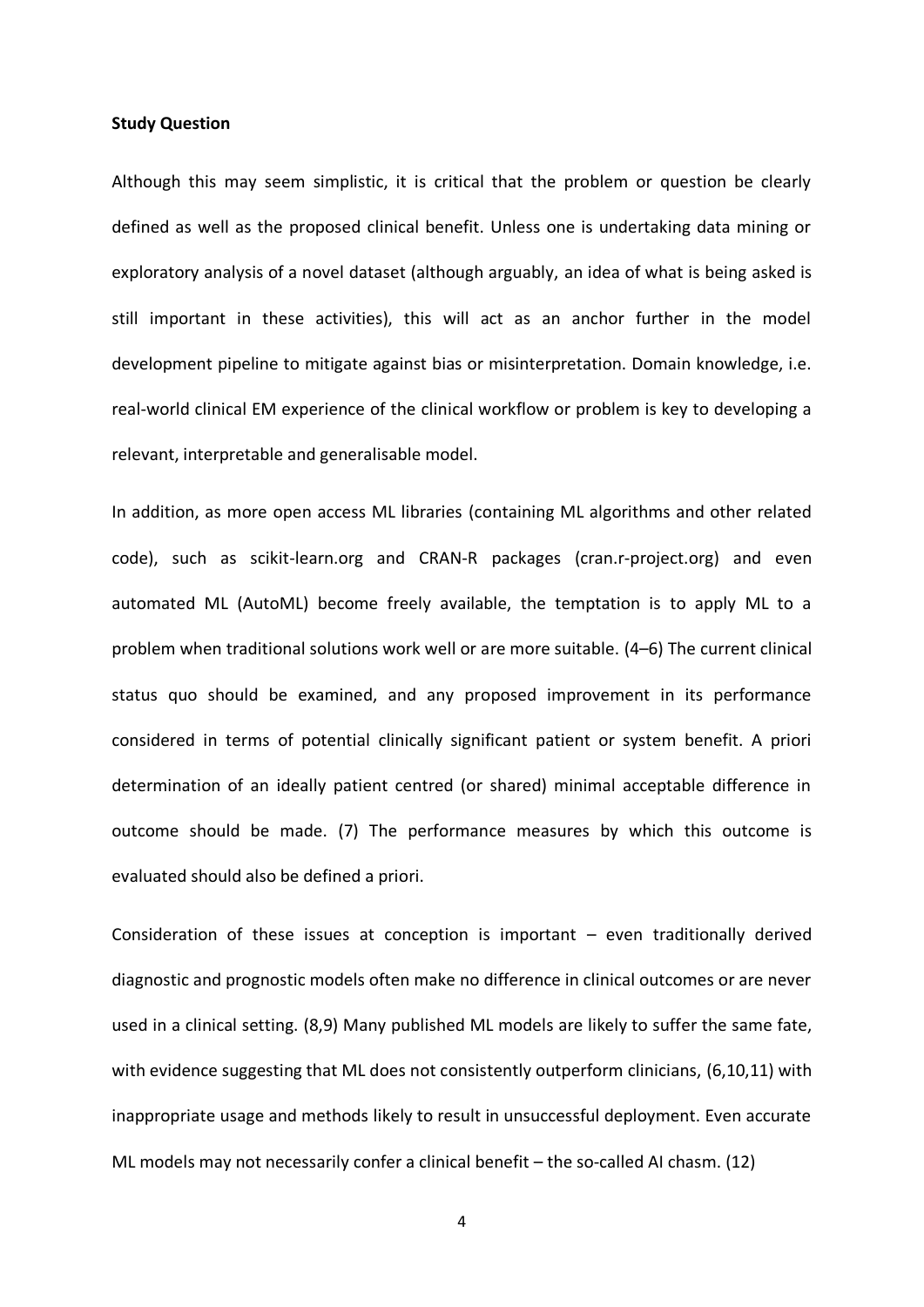Finally, as with almost all types of EM relevant research, patient and public engagement should be sought where appropriate. This not only pertains to outcomes, but also regarding the use of routine personal patient data for AI purposes, and the acceptability of a ML model informing their clinical management and profiling. (13,14)

#### **Data Management**

Unsurprisingly, data preparation is the most time-consuming aspect of ML model development. ML is dependent on data, therefore the quality and relevance of data used in developing a model is of paramount importance - the programming cliché of *'garbage in, garbage out'* is particularly true in ML. Most EM datasets will be retrospectively curated, with only a few prospective collected. The challenge is to ensure that the data available is homogenous and representative of the population and setting in which the model will be deployed. Any potential for bias should be addressed, as failure to do so may lead to significant disadvantages to certain groups when the model is implemented. (15) In addition, data collection methods at the point of acquisition should be as objective as possible to minimise heterogeneity due to human interpretation. As data is often historical, some sense checking should take place to identify clinical practice evolutions which may alter outcomes; hence negating or amplifying the impact of features used in a model developed from temporally distinct data.

Recently, *Federated Learning* has been developed, whereby disparate data sources from multiple sites are used to train models, without the data being transferred outside their original source location. This allows a range of data to be used, and in turn may produce more generalisable models. (16)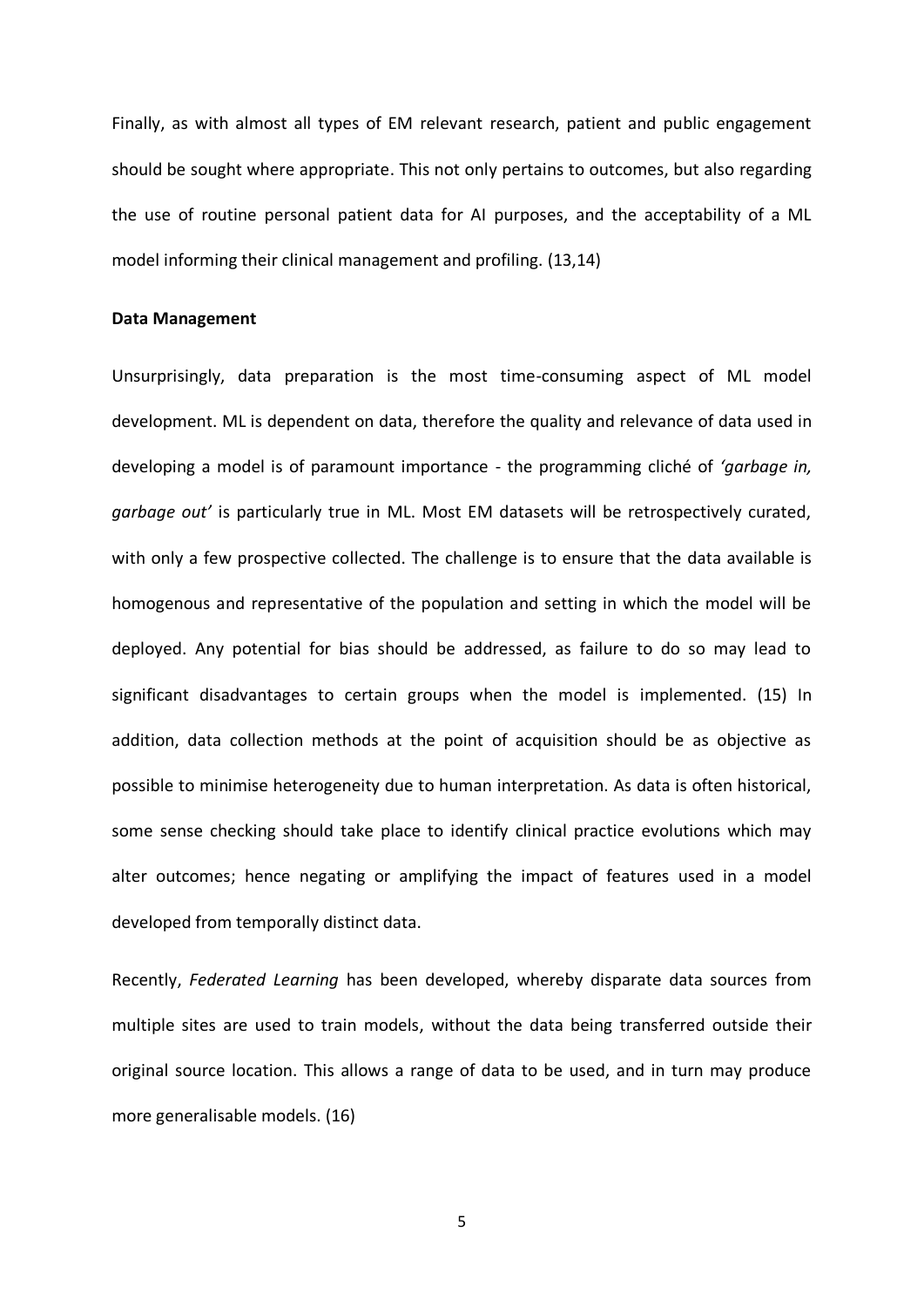#### **Sample size**

Although a core consideration in classical statistical methods, sample size calculations are uncommon in ML research. (17) Rule of thumb estimates from traditional regression methods are often used as a default, and varies from 10-50 events per feature (18), the square of the number of features or fitting a weighted learning curve. (19) The constant however, is that the quality of the data is more important, and although in general, more data is better, it depends on the specific task and model. With inaccurate (high bias) models, more data is unlikely to help with underfitting, whereas in high variance (overfitted) models, more data will probably help. (20)

Once a suitable dataset is identified, it must be cleaned and presented in a format which is interpretable to the selected ML algorithm, and which allows reproducibility and ideally reversibility. The following preparation/pre-processing activities should be considered.

#### **Duplicate removal**

Because most ML algorithms consider each individual sample of input data in relation to the rest of the dataset, having duplicates will bias the model towards the features in that sample. If duplicates are used in training and test sets, it will also contribute to data leakage.

#### **Missing Data**

Some advanced algorithms can handle missing data. However, it is worth considering whether the missing data is random, or represents bias in data collection or recording. The impact of the method of dealing with missing values needs to be considered in the context of the effect on the model - some methods will reduce the available data, while others may introduce new categories, and fail to consider covariance, for example. Common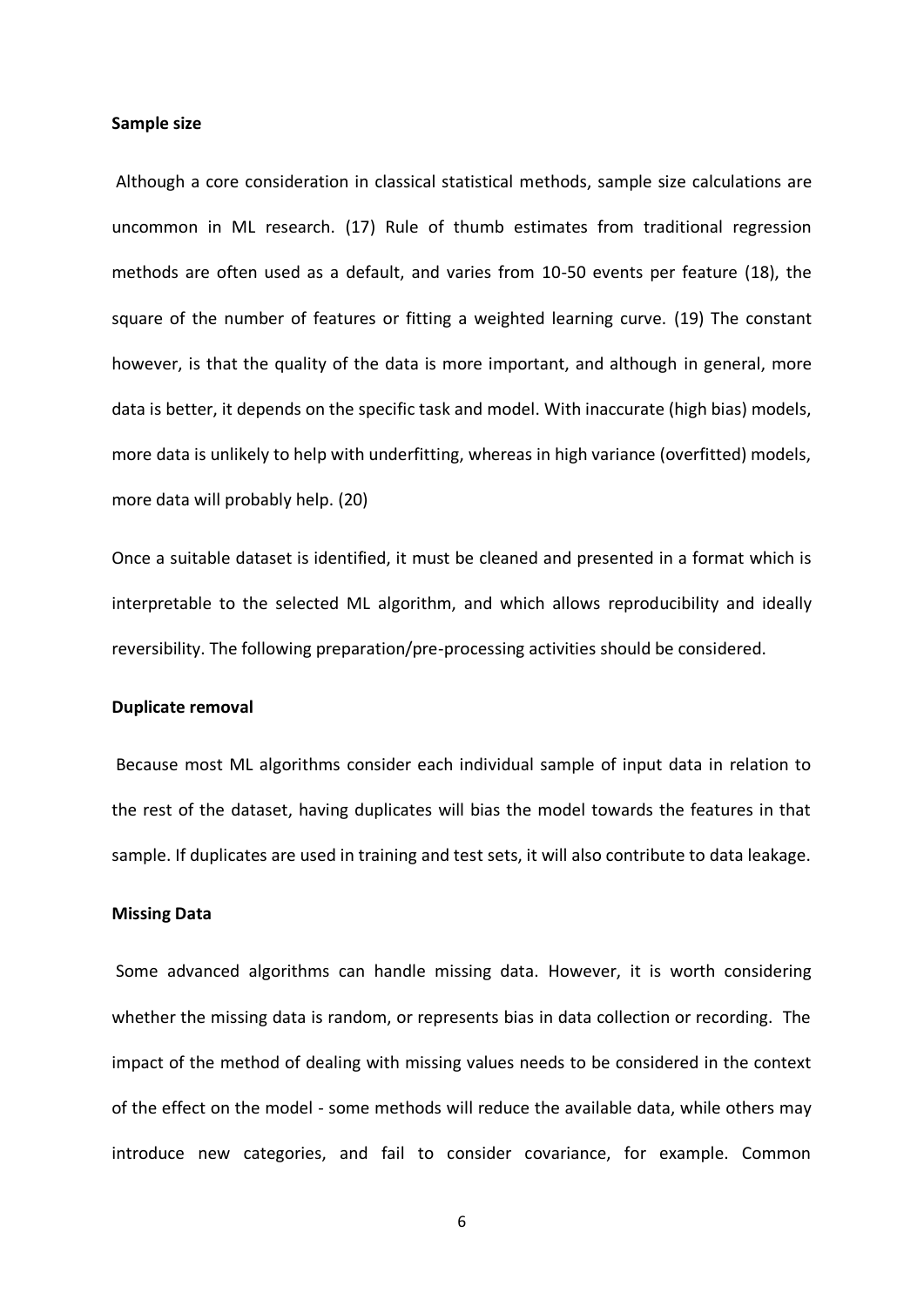approaches are: removal of samples/subjects with missing data; imputation – where an estimate (mean, median, mode) based on the remainder of data is input; where interpolated data (for example between two valid times in a time-series variable) or lastobserved-carry-forward (for example in longitudinal physiological data) are used; unsurprisingly, using a DNN to impute missing data into the dataset; or finally, simply encoding as null/missing and letting the algorithm deal with it.

#### **Outliers**

Nonsense values will be obvious to an Emergency Physician (EP) looking at a dataset, although not necessarily to a data analyst, reinforcing the importance of combining domain knowledge and expertise. True outliers can affect model performance and metrics, making identification important before training. However, some outliers can be hard to define and may represent important data relationships. Caution must therefore be exercised before removing or changing values, especially if the sample size is small. (21) Similarly, extraneous or irrelevant data (noise) can affect model performance, and consideration of how to handle it is necessary.(22) Identification of irrelevant or impractical data or variables will be enabled by sound EM domain expertise.

#### **Feature (Variable) Selection**

As should be apparent, basic ML algorithms work best with data that is relevant to the problem. Although databases can have high numbers of variables (high dimensionality), not all will be useful, and may simply add to the complexity and computational requirements of the model pipeline. In addition, there may be a tendency to overfit as with outliers or noise. Good ML features should be unambiguous, represent the EM operational/clinical meaning and context of the data and their inter-relationships. Confounders and covariates should be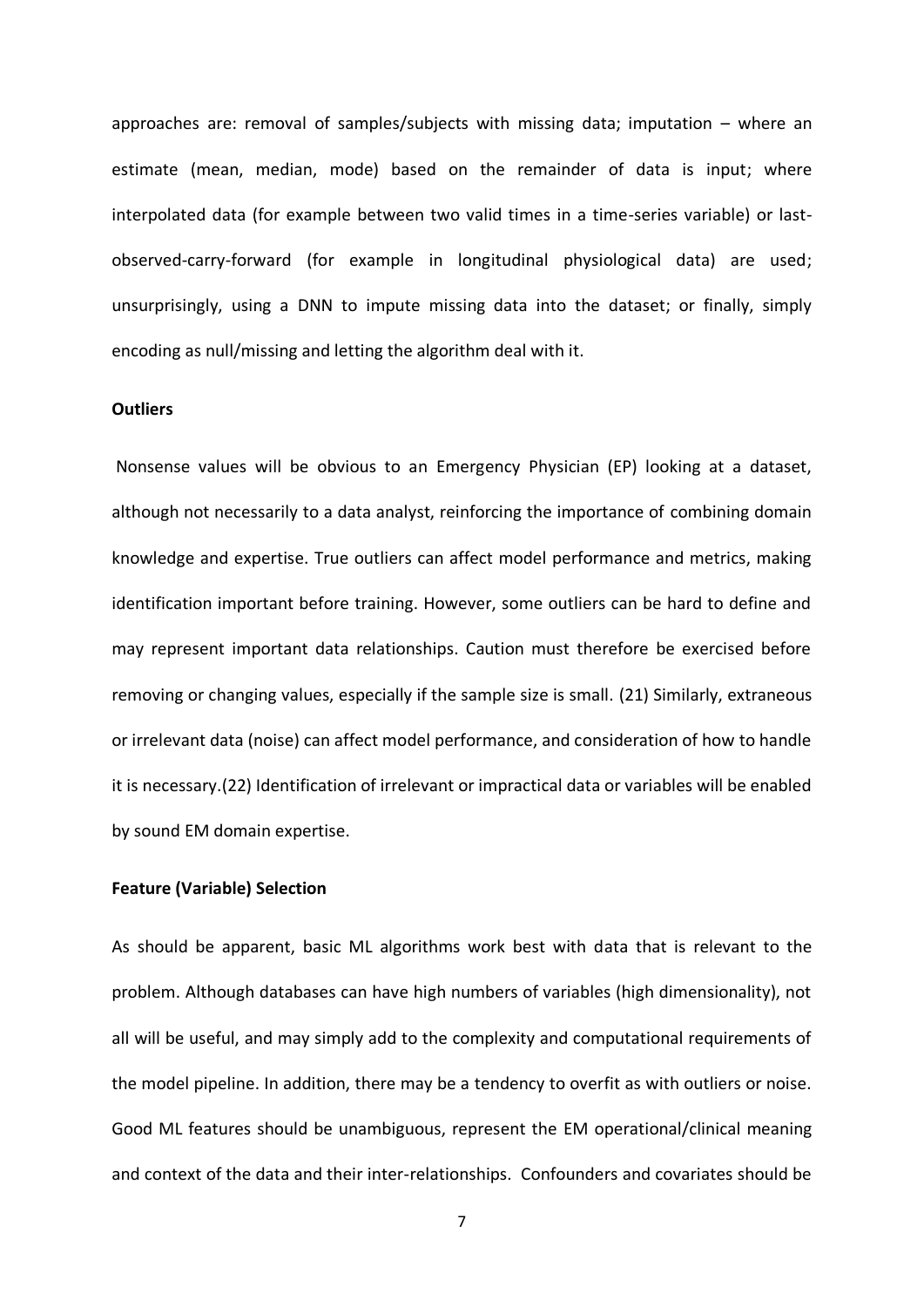addressed, as they are unlikely to add to the model if there are other mutually uncorrelated features. (23)

In some classification tasks, there may be only a few instances of an uncommon value for a categorical variable. By chance, these may have the same outcome - being 'perfect' predictors - and hence result in overfitting. This may be addressed by using a modelling method with feature selection, and removing rare categories which appear highly important to the model. (24) An alternative method removes dummy variables (with less than say 10 observations) as if they were an outlier.

In most EM applications, feature selection by clinical domain experts (EPs) will be sufficient based on clinical experience, known predictive or prognostic variables, and some common sense. The idea of scientific plausibility is of particular relevance. For example, an imaging Deep Neural Network (DNN) determined that images taken by a *portable* x-ray machine predicted significant pathology rather than using the images themselves. This would have been apparent given that sicker patients in ED would have portable films, but this knowledge would not be discernible to the algorithm. (25) There are other, non-human methods of selecting features, such as removal of those with low statistical variance, using an algorithm which shows the importance of features in the dataset (e.g. random forest or linear regularisation models such as LASSO regression) or using a grid search where multiple models with a selection of features are compared to identify the best feature set. (26)

#### **Feature Engineering**

There are several ways to represent variables, and some types of models handle different types of data differently to others. Feature engineering is the process of transforming data in order to improve the effectiveness of the model being used for a particular task. (27) EM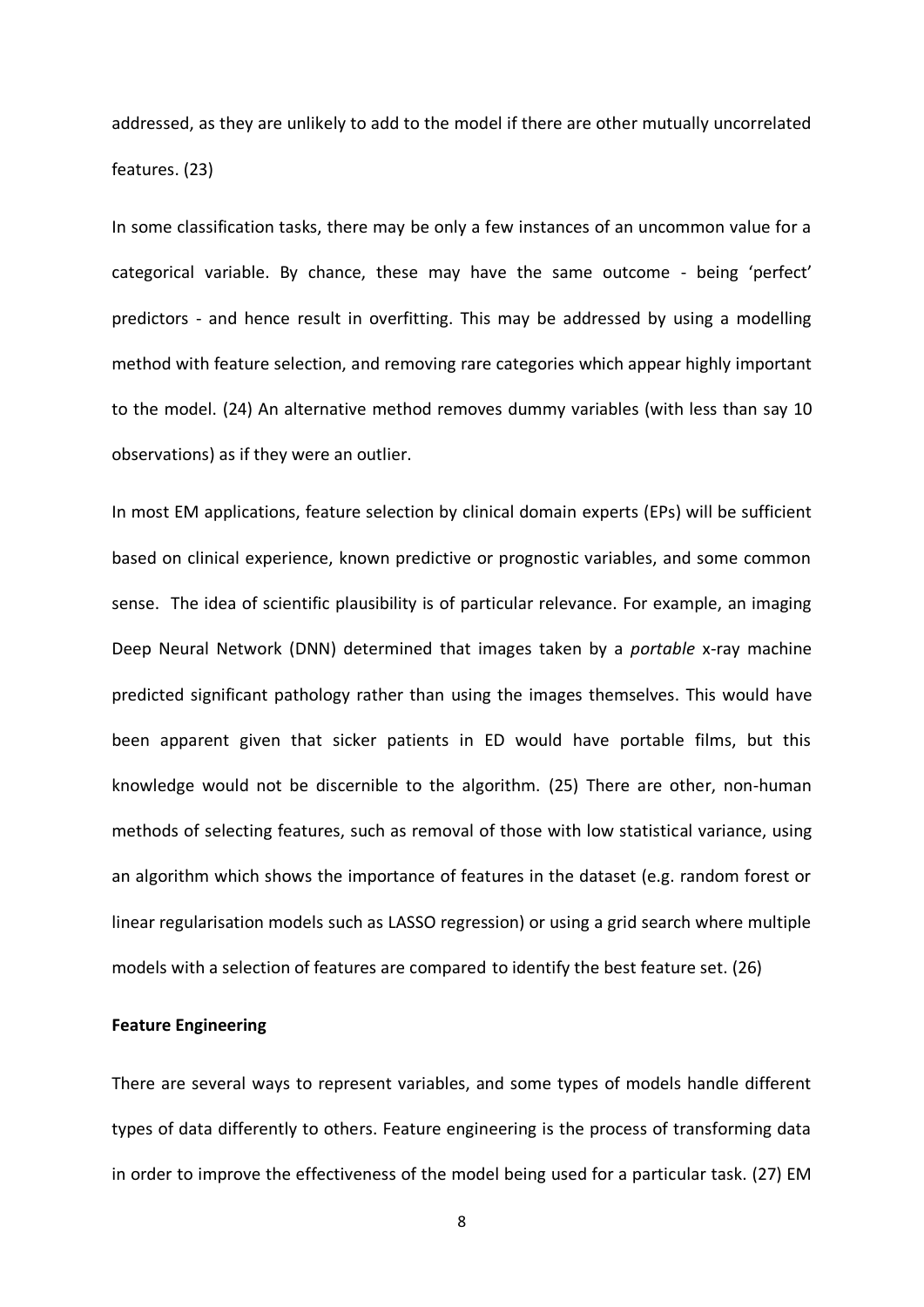databases may include data from various sources, and with a range of values. Algorithms may be biased towards variables with larger values, in which case the data can be standardised by rescaling i.e., changing the range of values (usually between 0 and 1), or normalisation i.e., changing to a normal distribution.

Another EM phenomenon is of imbalanced datasets, where patients with an event/outcome are relatively uncommon compared with the rest of the ED population. In this case, an algorithm may be biased to learning characteristics of the majority (without the outcome) rather than the group we are generally interested in – those with the outcome. The effect of imbalanced datasets can be offset by stratified re-sampling, over- and under- sampling minority and majority classes respectively, increasing the weight of samples in the minority class during training, or by adding artificially generated data which approximates the minority class. (28) Care must be taken with interpreting performance metrics, such as AUROC, in imbalanced datasets, particularly when artificial data is introduced.

It may be desirable to aggregate some features, for example grouping components of a recognised score together rather than each separate component being considered individually. Provided that this is done in a contextually appropriate manner, it can reduce the dimensionality of the dataset. Conversely, it may be desirable to decompose a complex feature into constituent parts which are useful for the problem and algorithm, for example separating the Glasgow Coma Scale into motor, verbal and eye opening.

#### **Encoding**

Machines do not generally understand non-numerical input, and therefore even image and text data have to be converted into a format which can be used by an algorithm. Most data used in EM applications will be numerical, however care should be taken that encoding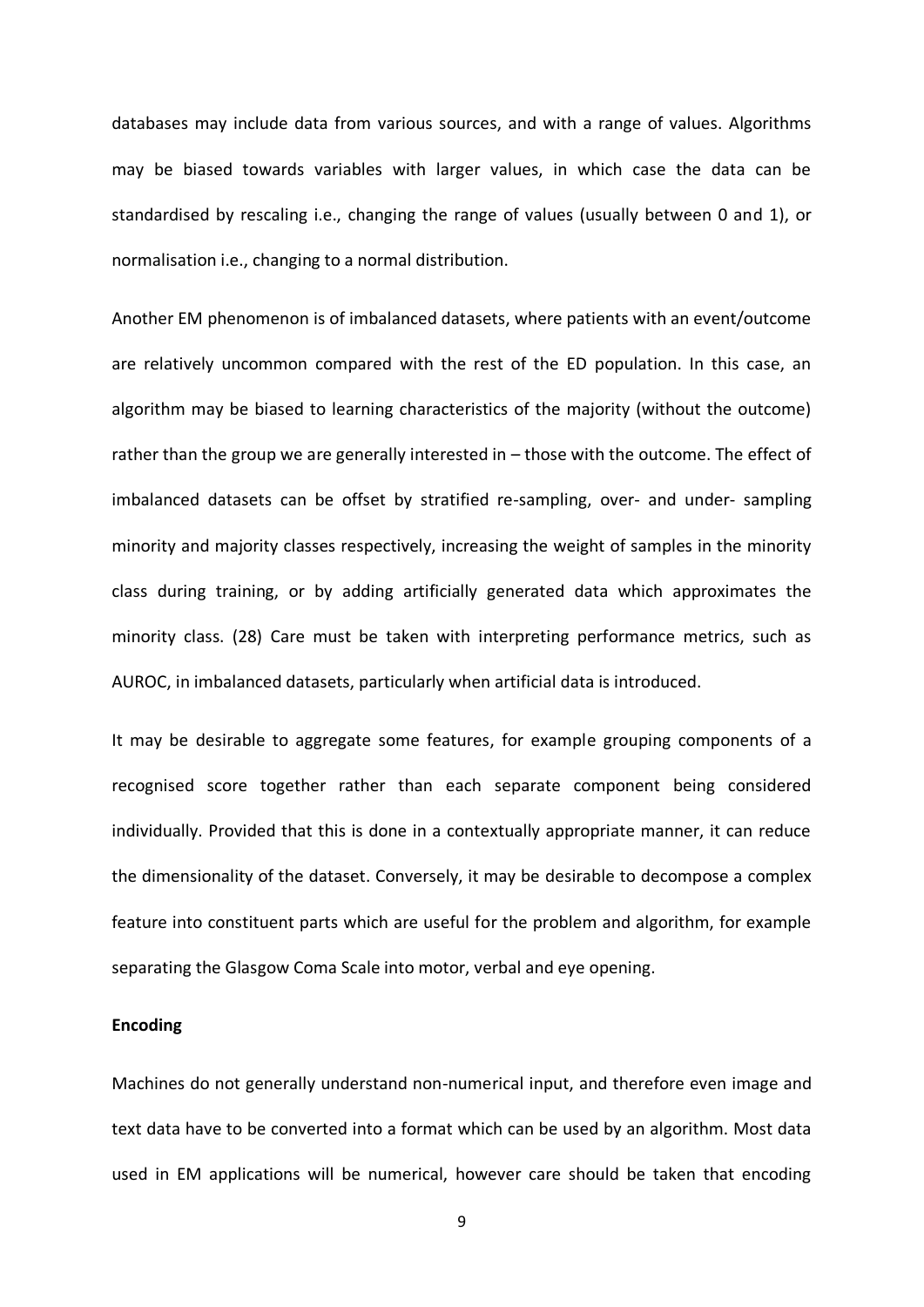preserves interval/ratio relationships. For nominal categorical data, one-hot encoding is commonly used. This assigns a binary style of coding, where the position of a '1' will be interpreted by the machine as the particular category. For example, 3 labels for ethnicity will be encoded as 100 (White), 010 (Black), 001 (Asian), and a dummy variable - 000. However, consideration should be given to the effect of the selected encoding. For example, if rather than 3 ethnicity codes, we used 15, one-hot encoding of this higher cardinality, categorical variable will substantially increase dimensionality, and thus the number of features and variables the model needs to consider - just for ethnicity. This makes overfitting much more likely as it can easily fit relatively unimportant variables to the model. Similarly, care should be taken to encode ordinal data so that its clinical meaning is preserved, for example with the AVPU scale or A-E triage.

In ML, the model being developed is meant to be used for making predictions on unseen data when clinically or operationally deployed. Before the model can be finalised, an estimate of how it will perform on new data is necessary. Resampling is the process of splitting the dataset, so that this estimate can be made on a subset of data which will be new to the model, but where the outputs are in fact labelled, but known only to the analyst.

The most robust methodology involves splitting data early on so that data leakage and the inevitable overfitting is avoided. Data leakage occurs when *any* data from outside the training set manages to leak into the model building (training) process. The model therefore has already 'seen' the test dataset, hence inappropriately influencing the model and its validation. A list of pre-processing techniques should be estimated and developed in the presence of the training data *only*, and the same list then applied to future data. (27) This is even more important where transformations which use group parameters are used, such as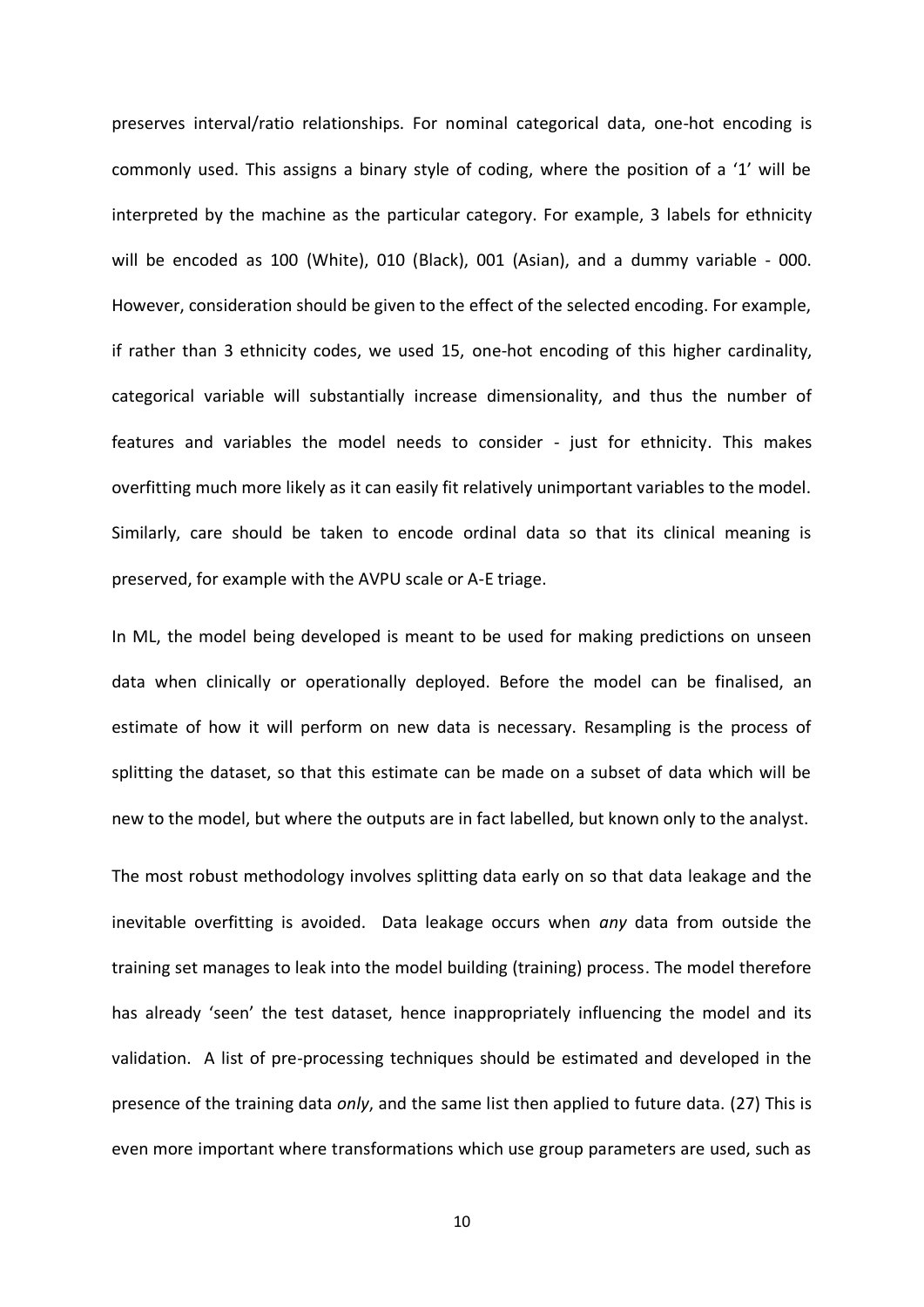imputation or use of measures of spread. In order to mitigate against data leakage, there is a compelling case for splitting off the test dataset and setting it aside before *anything* is done with *any* of the data.

The terminology used in splitting data can be confusing, with different terms being used to describe the same procedures. For example, when evaluating a final model, a test dataset in ML is analogous to an internal validation dataset in conventional statistical modelling, even if temporally split. (29) During model development, the training dataset is often split to provide data to facilitate feature selection, model refinement (tuning of hyperparameters), between-model performance comparison and give an idea as to how a model will perform in practice. This split is commonly termed a validation set, or sometimes a tuning or calibration set and is used to assess the model which was fit on the training set.



**Figure 2** Overview of data flow in Resampling (Train:Test) †No data transformation should occur before the test set is set aside. \*Training set can also be used to determine the final model, without splitting into Train:Validation or Cross-Validation (CV). +CV splits Training set, hence a manual Train:Validation split may be unnecessary. ‡The final (good) model can be trained on the entire dataset before deployment/external validation. ¥External validation dataset - ideally temporally and geographically distinct.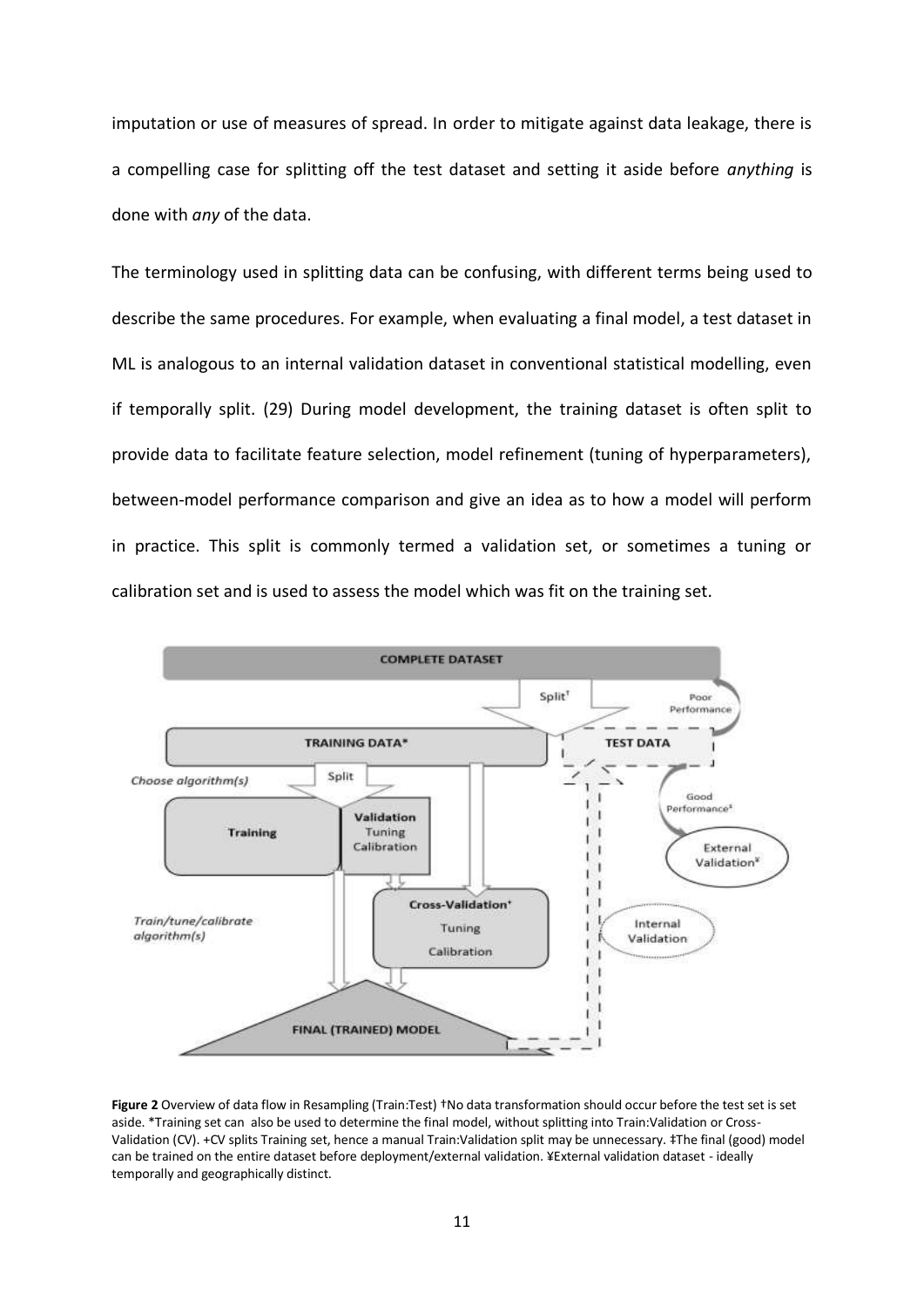The ratio for splitting the complete dataset into *train:test* or the training set into *train:validate* can be set based on the size of the dataset, the purpose of the model and the algorithm being used. Most EM applications will use complex models which requires more training and will need a larger proportion of data in the training set. This is commonly set at 70:30 (*train:test*) or 70:10:20 (*train:validate:test*), however if the model has a large number of hyperparameters to tune, then a larger validation proportion is prudent. The probability distributions of features in each set should also be the same i.e., stratified if possible.

#### **Cross Validation**

There are several concerns with the traditional *train:validate* approach to resampling. Particularly in smaller datasets, or those with uncommon outcomes, data is wasted insofar as it is not available to train the model. The model is also dependent on the random selection of the subsets, and this may bias it towards a particular subset. Increasingly, a cross-validation approach is being preferred, whereby the training set is split as before, but the process is repeated a number of times with different subsets of data. Multiple performance measures of the model can then be made, which gives a better estimate of generalisation. In addition, this method allows the optimal hyperparameters to be assessed and chosen for the final model. The common methods for cross validation are bootstrapping and *k*-fold cross validation. In bootstrapping, random samples from the training dataset are selected (with replacement - the size of the whole set is maintained) for training, and the non-selected samples are used for testing. This tends to reduce variance, but increase bias due to the stochastic nature of the sampling. (21)

*k*-fold cross-validation is becoming increasingly popular as an alternative resampling method as it gives a good estimate of the generalisation properties of the model as well as low bias.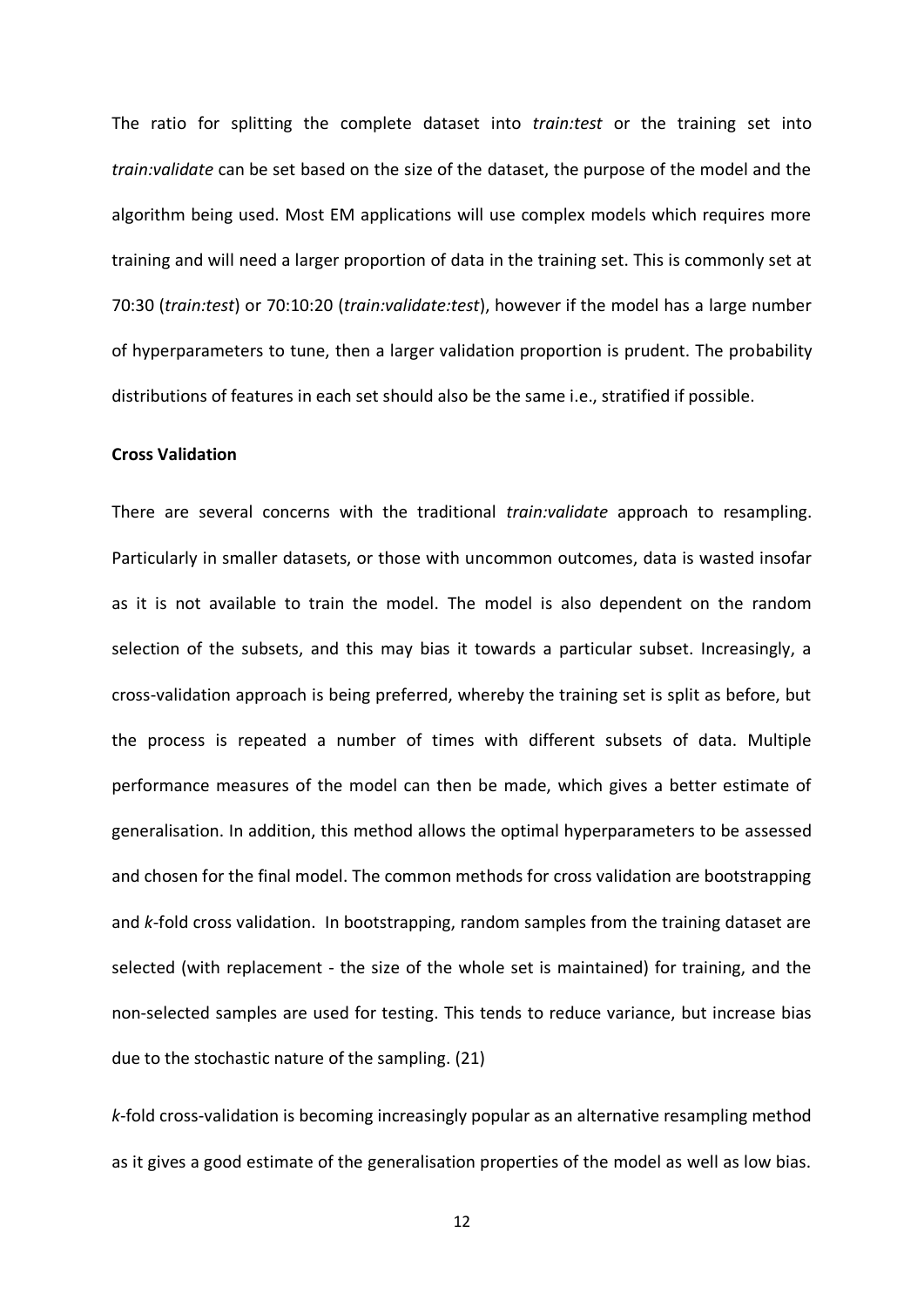The training set is divided into *k* equal folds or subsets (*k* is usually set at 5-10) and *k*-1 folds are used to train, while the remaining fold is held as the test set. (Figure 3) The process is repeated with each successive fold being held back as the test set, while the remaining *k*-1 are used to train. The performance over the *k* cycles is averaged to give an estimate of the performance of the model, and also an estimate of the expected variance in new, out-ofsample data (generalisation). (21,23) For small classes or rare categorical features, stratified *k*-fold cross validation should be used. (24) *K*-fold cross validation is particularly useful when evaluating several models in order to choose the best performing.

| Split 1  | Split 2         | Split 3  | $\cdots$ | Split 10         |
|----------|-----------------|----------|----------|------------------|
| Fold 1   | Fold 1          | Fold 1   |          | Fold 1           |
| Fold 2   | Fold 2          | Fold 2   |          | Fold 2           |
| Fold 3   | Fold 3          | Fold 3   | $\cdots$ | Fold 3           |
| Fold 4   | Fold 4          | Fold 4   |          | Fold 4           |
| Fold 5   | Fold 5          | Fold 5   |          | Fold 5           |
| Fold 6   | Fold 6          | Fold 6   |          | Fold 6           |
| Fold 7   | Fold 7          | Fold 7   |          | Fold 7           |
| Fold 8   | Fold 8          | Fold 8   |          | Fold 8           |
| Fold 9   | Fold 9          | Fold 9   | $\cdots$ | Fold 9           |
| Fold 10  | Fold 10         | Fold 10  |          | Fold 10          |
| Metric 1 | <b>Metric 2</b> | Metric 3 |          | <b>Metric 10</b> |



**Figure 3** k-fold cross validation. Training set divided into k folds (k=10 in this example). k-1 folds are used to train; the remaining fold is used as the test set. The process is repeated with each fold being held back as the test set, and the remaining 9 used to train. Performance metrics are averaged over k splits to give an estimate of the out-of-sample performance of the model.

When a model is evaluated, all of the steps leading to the final model are in fact being evaluated. This includes data preparation/transformation, the algorithm(s), training and tuning/calibration.

It is clear that much of the process of model development is iterative, and although the

steps are described in order, some anticipation of later steps is necessary at the outset.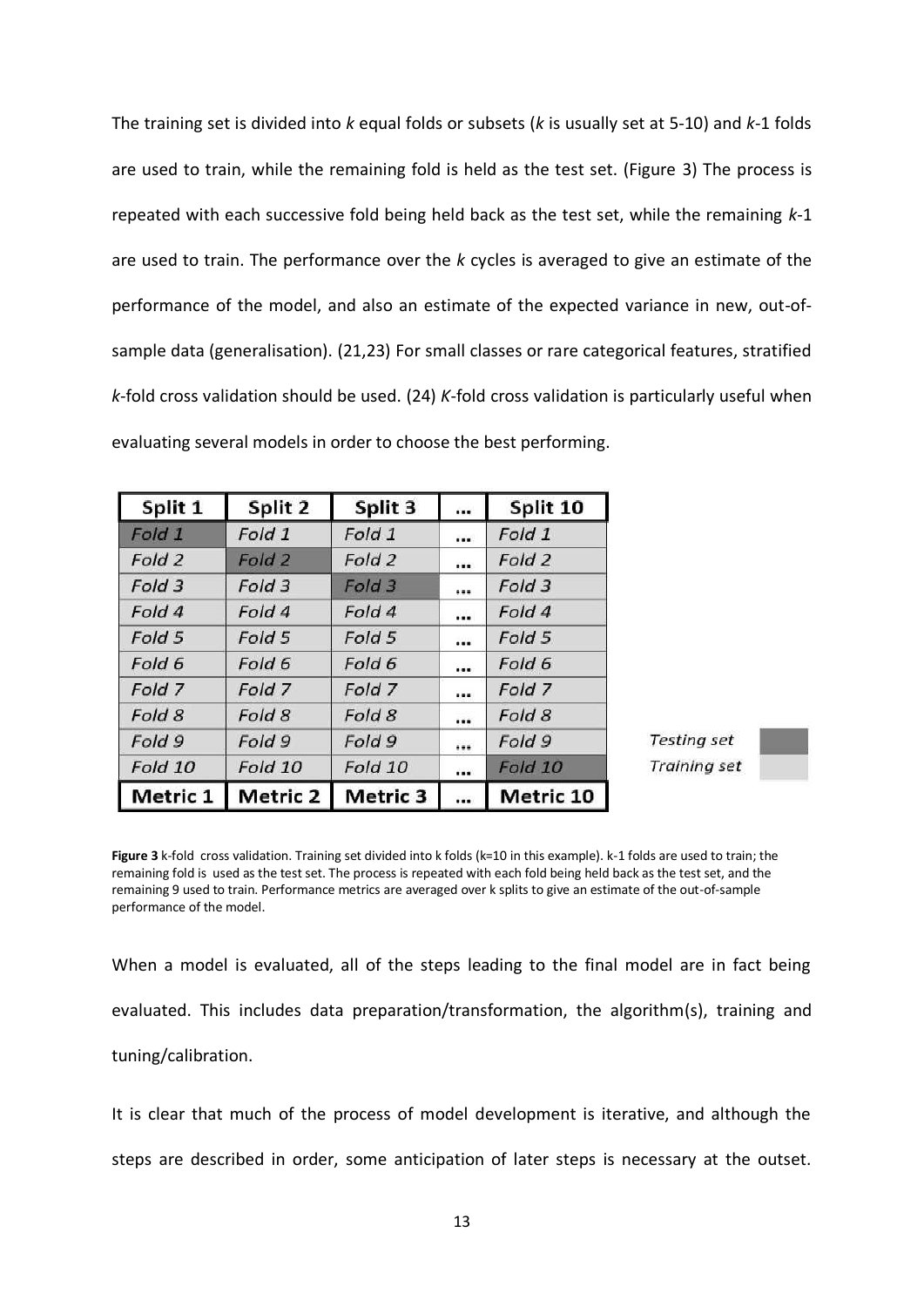Conversely, adjustments in earlier steps may be undertaken based on experience and information gained later in the model development pipeline.

#### **Model Development**

At the initial stages of identifying the question being asked of the proposed ML model, the type of solution (or task) should also be defined. The majority of ML algorithms used in EM will be for supervised classification (discrete binary or multi-class prediction) or regression (predicting a continuous value) tasks. Even complex tasks such as image recognition or text analysis can usually be broken down into either of these. Less commonly in EM, unsupervised learning models can find relationships with unlabelled data by using clustering, association or dimensionality-reduction algorithms, for example. It is therefore important to determine which of these tasks will best answer the question posed, given the characteristics of the available data. Once this is decided, the most appropriate algorithms can then be chosen for developing the model.

Unfortunately, there is no single algorithm that works best for a given task or clinical question. Interdependencies such as the type, quantity and quality of data as well as the proposed place in the ED workflow for the deployed models are key considerations. The aim is to choose an algorithm or group of algorithms which suits the task, performs best and generalises appropriately. It is generally preferable to use simple algorithms, such as decision trees, and then progress to more complex ones, such as ensembles or DNNs if necessary, as simpler methods do not necessarily equate to poorer performance compared with more complex algorithms. (6) The process often involves a degree of trial and error, with the caveat of more complex models generally being more difficult to interpret or visualise and requiring more computational power.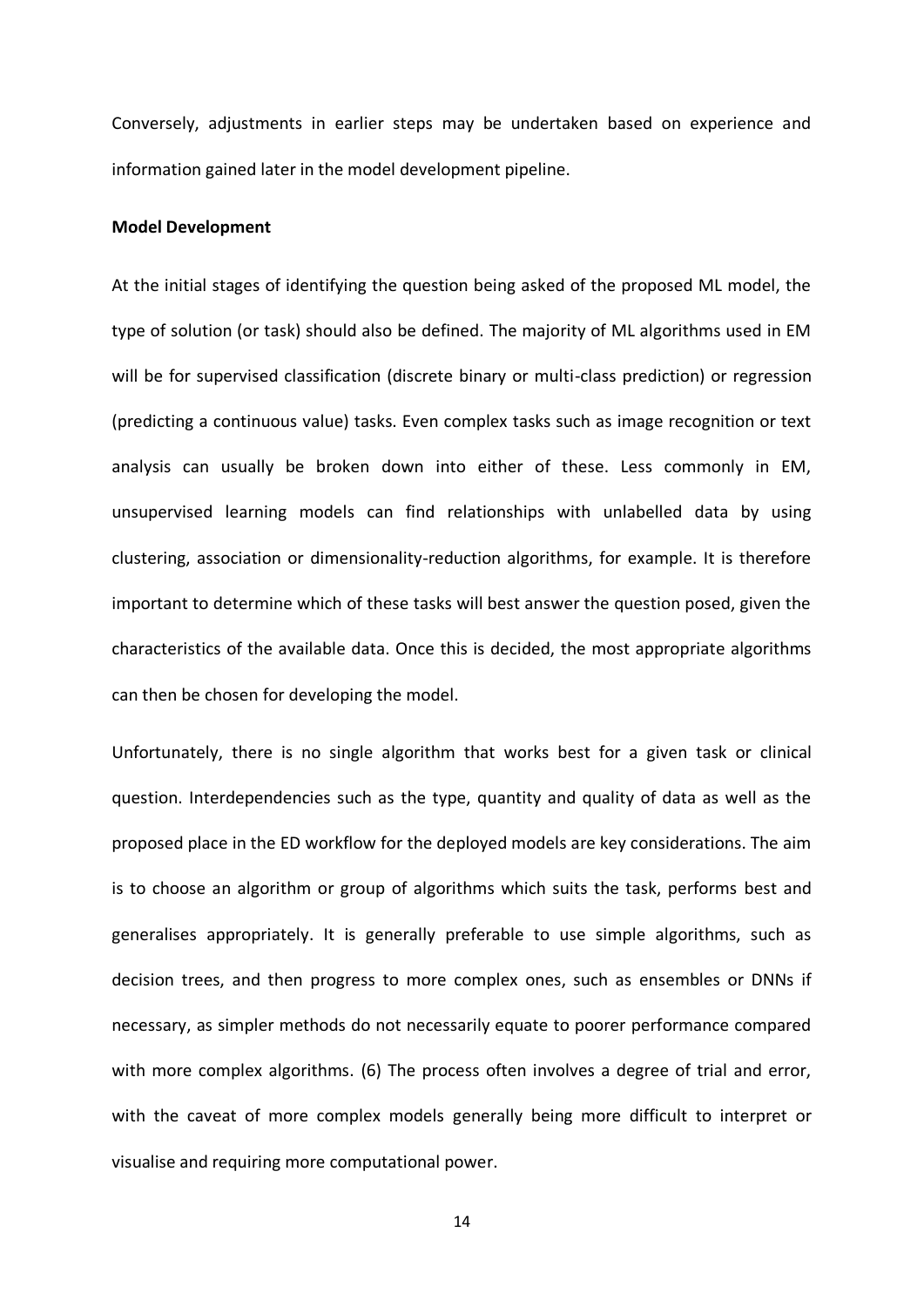*Ensemble learning* combines diverse simpler algorithms with the aim of improving their performance. It is based on considering several algorithms' output in a democratic manner and using this to find the best combination. (30) The simplest ensembling methods use mean, weighted mean or mode to combine model outputs. More advanced ensembles include *stacking/blending* (sequentially building new models on each other using the performance of the previous model); *b*ootstrap *agg*regation (*bagging* – multiple independent models running in parallel on subsets of data and giving a combined output); and *boosting* (models created in sequence with each successive model correcting the errors of the previous model thus combining the strengths of weaker models into a strong model). (31)

Ensemble learning should create models with relatively fixed (or similar) bias and reduce variance by combining outputs. It should be noted that the ensemble may not necessarily perform better than any individual contributing algorithm/model, and in some cases, can perform worse than a single strong contributing model. (30) These more complex learning models are being used more frequently, but benchmarking them against their simpler constituent algorithms is essential.

#### **Model Tuning & Calibration**

Whilst model tuning can occur after validation against the hold-out test set, it is preferable that this be done during model development. It should be apparent that training, validation and tuning/re-tuning occurs iteratively and encompasses model evaluation using defined metrics and feedback. Tuning of model hyperparameters can improve performance by improving the skill of the model at making predictions, allowing recalibration and minimising overfitting by regularisation and optimisation. Examples of tuneable hyperparameters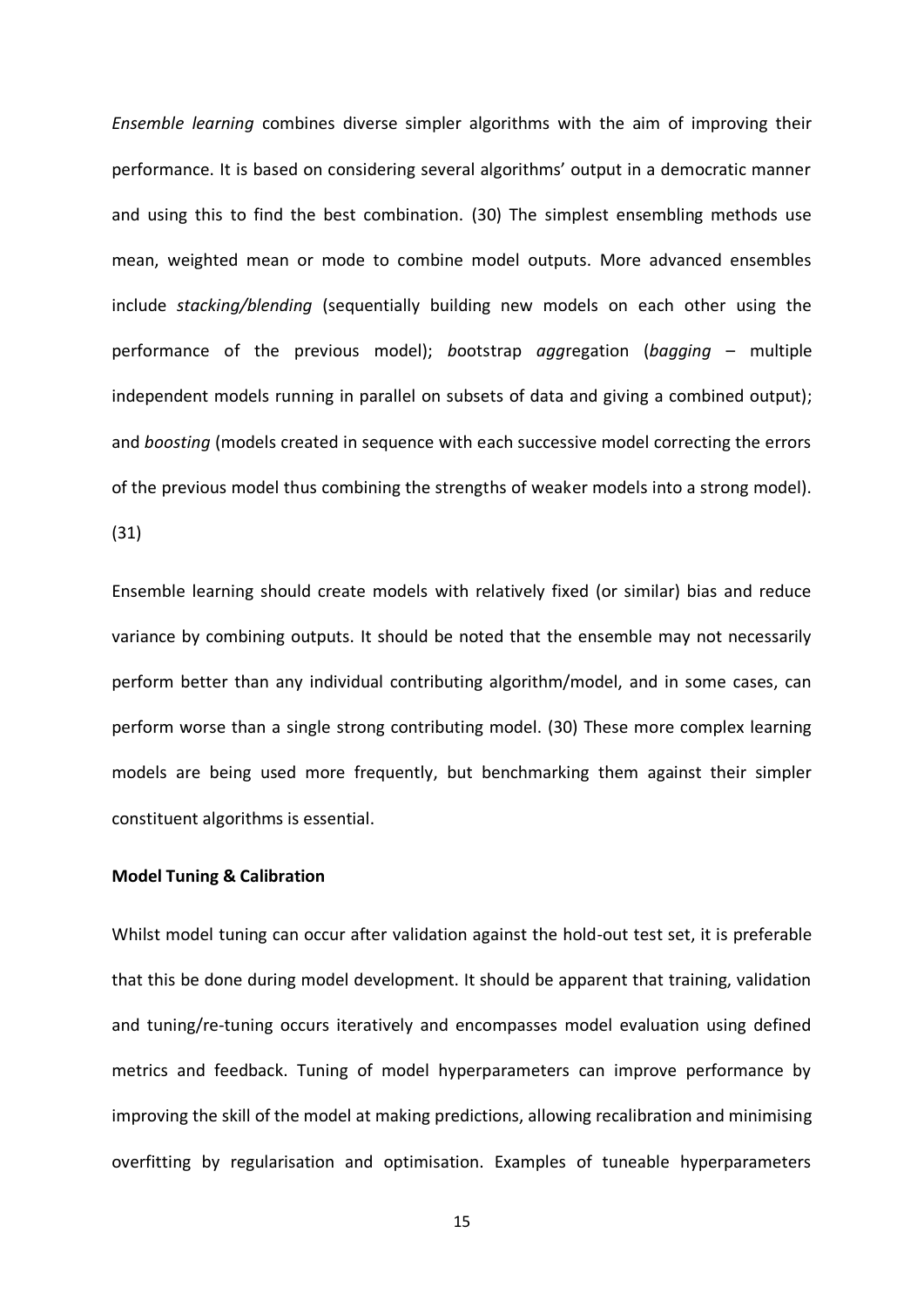include the maximum number of features, number of trees, depth of forest, samples at each leaf node (Random Forest models), number of nodes and depth of layers (DNNs).

#### **Calibration**

In EM classification studies, it may be more practical to determine the probability of an input falling into a particular output class. This calibration allows an assessment of uncertainty of the model's prediction which is useful in clinical decision making and in communicating risk. This should also be the aim in regression where calibration is the adjustment in the model's predictions to more closely match actual outcomes. (21) Some algorithms will calibrate their predictions (such as logistic regression algorithms) automatically, whereas others such as DNNs or tree-based algorithms do not. There are several ways of assessing model calibration with varying robustness, however notably, the commonly used Hosmer-Lemeshow method is not recommended as it artificially risk stratifies patients and is uninformative regarding the type of miscalibration. (32)

#### **Model Evaluation**

Models are repeatedly evaluated - the process is a fundamental part of model development, internal validation and estimates of generalisability. Predictions from initial model configurations are compared with actual/target outputs, and readjusted iteratively to attain optimal performance or for between-model comparison by comparing performance metrics. Activities such as feature selection, cross-validation, tuning or comparison of several candidate algorithms are all grounded in robust model evaluation. Even post-deployment evaluation for stability and external generalisability are premised on defined evaluation metrics. Clearly, an objective measurement of the model's performance is central to model evaluation at all stages.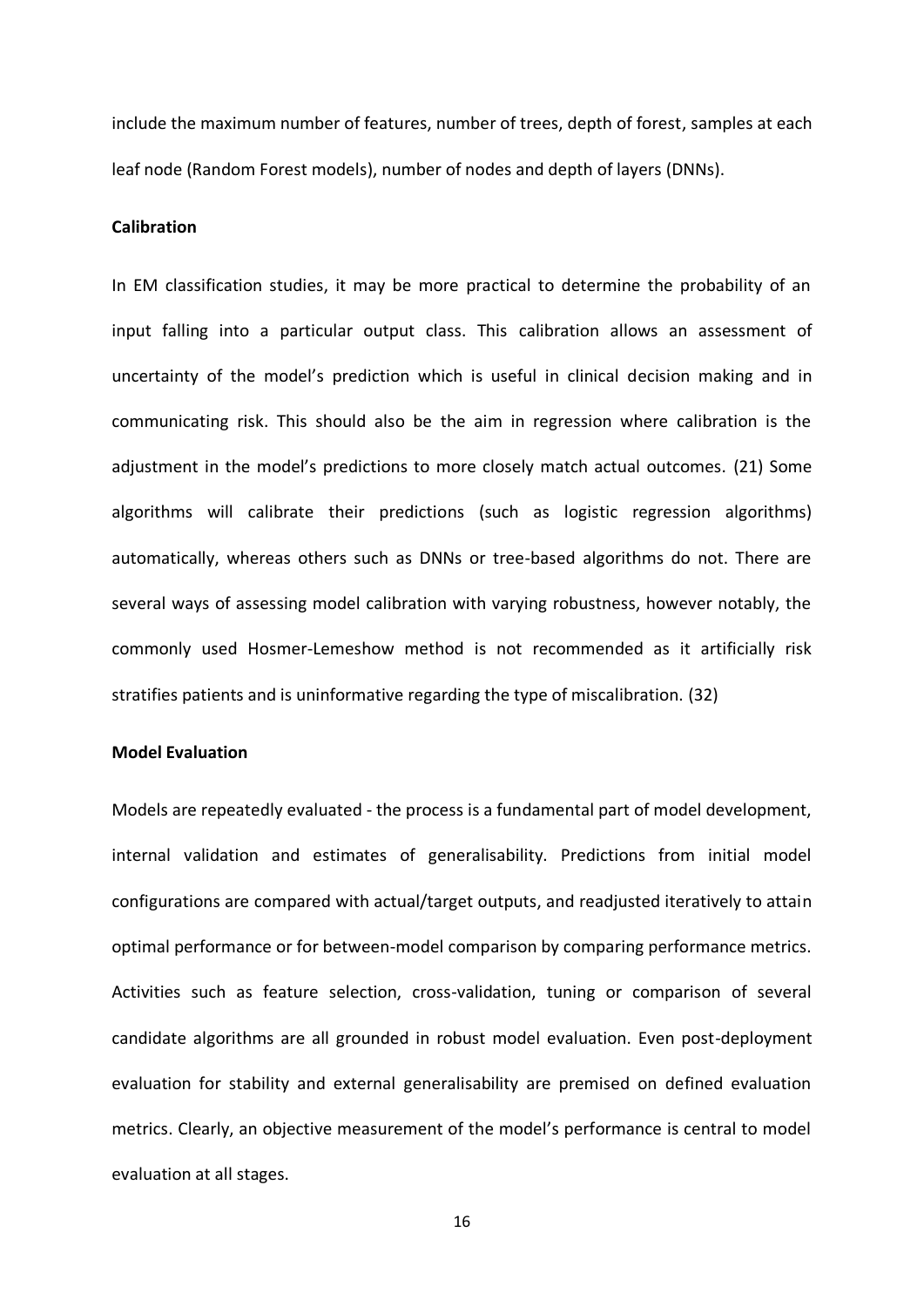Reported ML performance metrics should mirror conventional statistical measures, and be standardised to allow interpretability in a clinical context. For both classification and regression tasks, the metric should reflect the intended clinical deployment. AUROC is a measure of discrimination (i.e., the ability to predict higher risk in patients with the outcome than those without), however, it is often used for a blanket comparison in classification tasks, but without consideration of the impact of clinical usage or class imbalance. For example, a good AUROC for a sepsis score does not necessarily translate to clinical utility for excluding a poor outcome. (33) Imbalanced classes is a recognised problem in AI, and metrics should be interpretable based on distribution and prevalence. (34,35) For example, Precision- Recall curves may be preferable in imbalanced classes where missing a true positive is undesirable. A confusion matrix (akin to a *n* x *n* contingency table, Figure 4) is usually reported for classification models (or regression models where a class threshold is set) and this represents good practice. It facilitates assessment of individual components of model performance, and allows determination of performance at the intended place in the ED clinical workflow. The standard statistical terms and metrics should be used rather than the ML terms as far as possible, for example sensitivity rather than recall.

|                         | <b>Actual Class</b> |                           |                           |
|-------------------------|---------------------|---------------------------|---------------------------|
|                         |                     | $+ve$                     | $-ve$                     |
| Classification<br>Model | $+ve$               | True<br>Positive<br>(TP)  | False<br>Positive<br>(FP) |
|                         | $-ve$               | False<br>Negative<br>(FN) | True<br>Negative<br>(TN)  |

Accuracy = (TP+TN)/(TP+TN+FP+FN) Precision = Positive Predictive Value = TP/(TP+FP) Recall = Sensitivity = True Positive Rate (TPR) = TP/(TP+FN) False Positive Rate (FPR) =  $FP/(FP+TN)$  = 1-Specificity = 1-(TN/FP+TN)

ROC: Sensitivity(y-axis) vs 1-Specificity(x-axis)

**Figure 4** Confusion matrix with ML and standard statistical terms. ROC, receiver operator curve.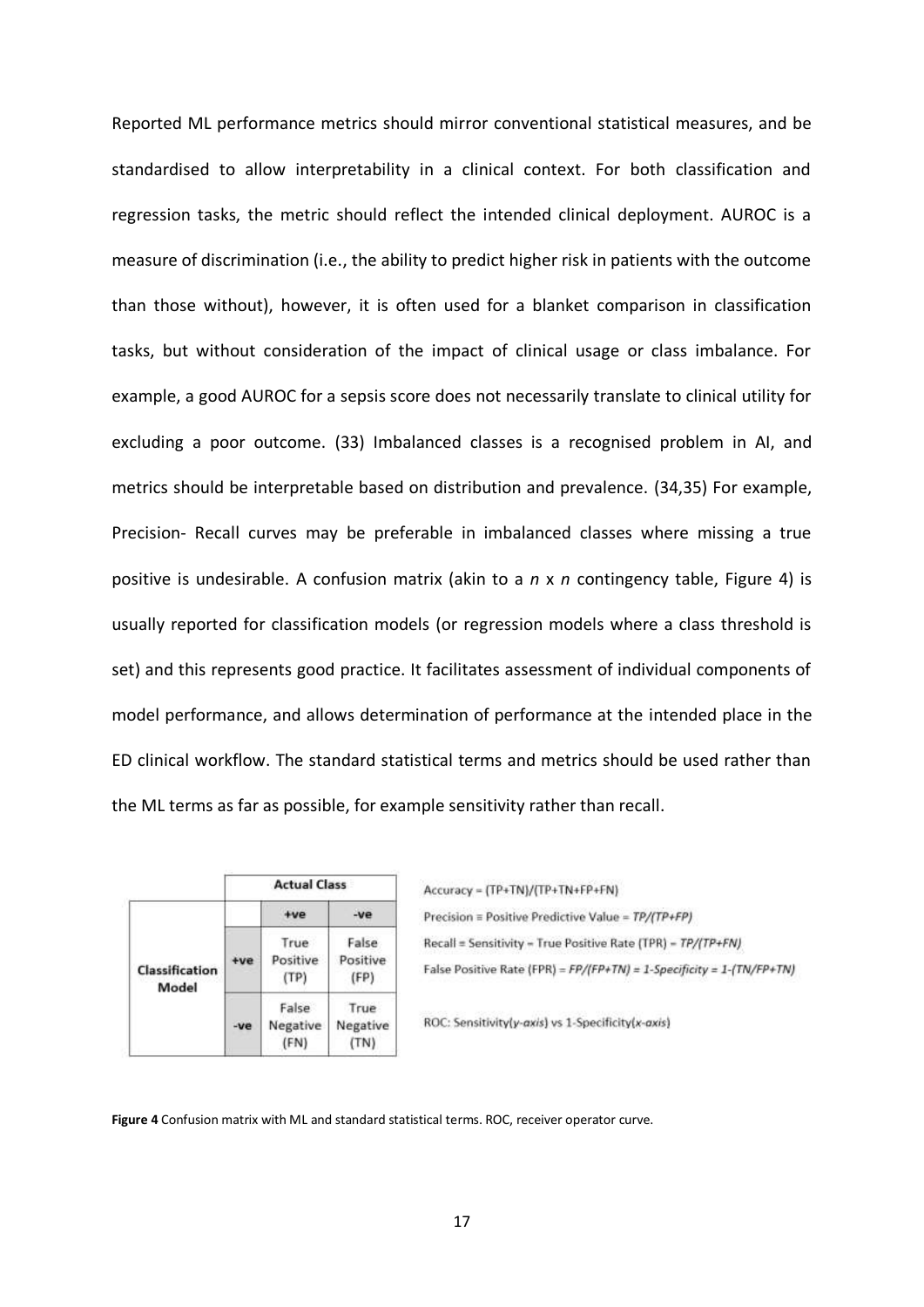In regression tasks, the most commonly used metrics are related to the error (i.e. the difference between predicted and actual values) of the model. This can simply be the Mean Absolute Error (MAE) which weighs differences equally and is robust to outliers. However, it may not be as amenable to tuning and calibration as other metrics. Mean Squared Error (MSE), Root MSE and Coefficient of Determination  $(R^2)$  are other metrics which are preferable when large errors are undesirable or to compare with a constant baseline performance. In most cases, it is helpful if the error is interpretable in a clinical context, and so may require re-conversion into an absolute value. Similarly, interpretability of performance is facilitated by Bland-Altman plots when predictions are tied to a clinical measurement, and measures such as interobserver reliability may also be appropriate. (36)

The final model(s) will be assessed against the hold-out (*test*) dataset, where ideally, acceptable performance will be demonstrated using pre-determined metrics. An estimate of performance would also have been available from cross-validation. Confidence limits (or non-parametric estimates from cross-validation) are helpful in assessing the expected generalisability of performance metrics. Sensitivity analysis is suggested as a standard for model interpretation, with a range of performance reported (features of instances where it was most/least confident in classification tasks or had largest/smallest errors in regression tasks). (37)

#### **External Validation and Generalisability**

The ultimate aim in ML is to create generalisable models – those which can perform predictably well on new, unseen (clinical or non-clinical) information*.* The majority of published EM models do not consider this in detail, and are commonly framed on the data on which they were trained or tested in internal validation. In most cases, the testing data is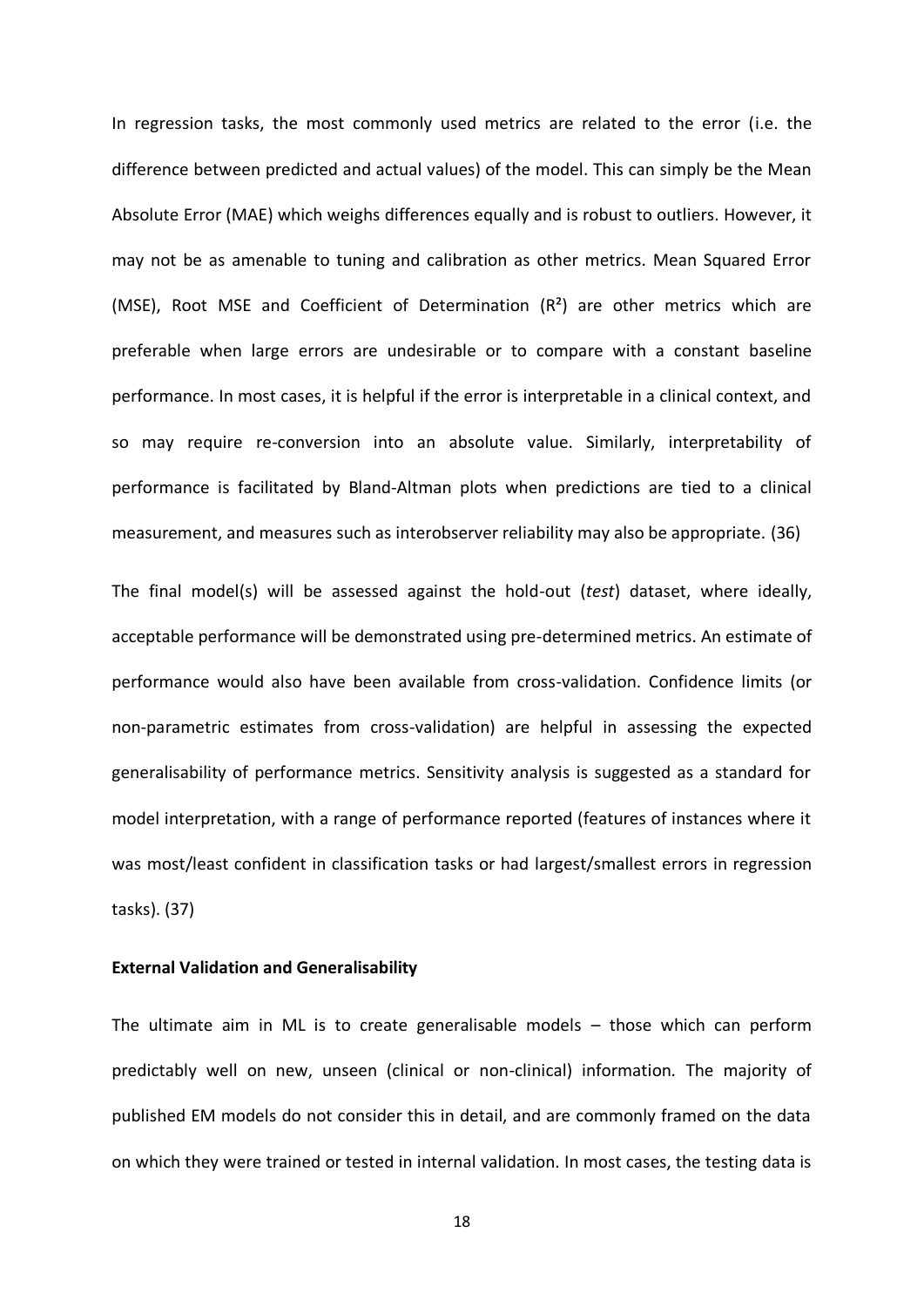derived from the same repository or hospital(s) as the training data, and therefore is too homogenous to confidently extrapolate to other temporally or geographically distinct settings or datasets.

There are measures which may reduce overfitting to training/internal validation data and the resulting non-generalisability concerns. Some of these have been discussed earlier, but in general features should be chosen which are reasonable clinically or causal predictors of the outcome of interest. This human plausibility or *explainability* is fundamental to the generalisability as well as clinical trustworthiness of the model.

Models vary in their complexity and often in vitro performance is inversely related to this complexity. Interpretability is often difficult with more complex models, meaning that the decision-making steps are not open to interrogation to determine why a model made a particular prediction. A balance between performance and interpretability/ explain-ability is important for AI models to be considered for adoption and for patients, clinicians and regulators to trust the outputs when deployed for actual patient decisions. (14,38) This is being facilitated by more transparent reporting of model pipelines and increasingly, visualisations of model decision-making are being harnessed in order to translate the mechanics of model predictions into a digestible and interpretable format for clinicians. (39)

The best immediate assessment of generalisability is the use of an *external validation* test dataset. Whereas a temporally separate validation sample is often acceptable in traditionally derived prediction models, this is not necessarily the case in ML models. (40) At least geographically distinct (and ideally temporally, by independent investigators if possible) is preferable to allow testing of performance on a dataset which is completely new to the model. This will approximate real-world deployment, and combined with estimates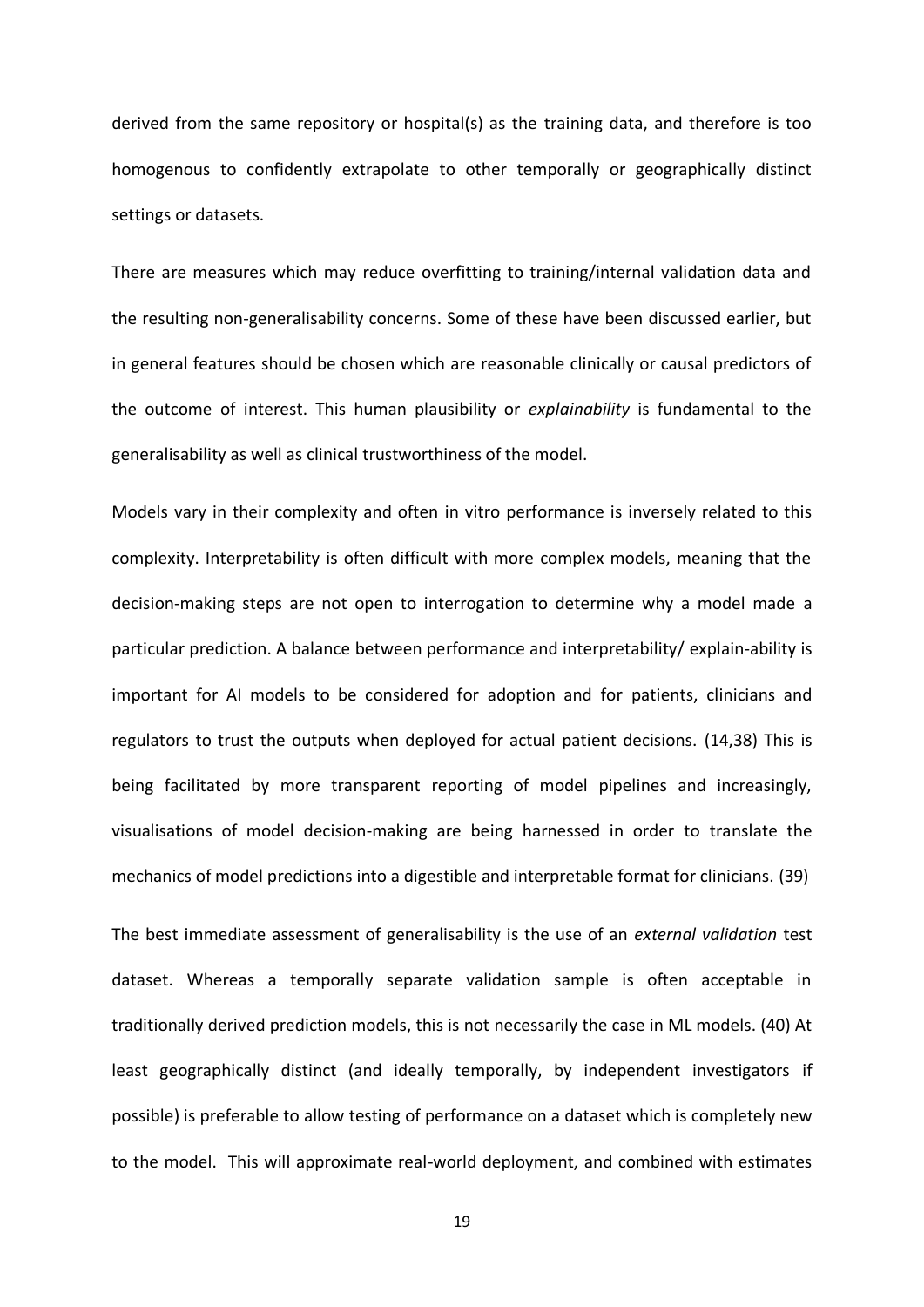of spread/variance from internal validation, should provide confidence in model predictions when used clinically. The latter is of importance, as due to the stochastic nature of most algorithms, some variability in predictions is expected.

It is recognised that a truly independent dataset may not be available to model developers. Good practice entails provision of the code and processes used in model development so that, like with traditional research, enough detail is available for reproducibility by independent researchers. In some instances, where intellectual property concerns may be an issue, independent third-party evaluation may be utilised. Alternatively, a virtual machine can be made available, which allows the input of data from a clinician's own setting to test performance. (36,37) Not only can this approach to reproducibility provide an assessment of generalisability, but it also facilitates adaptation of the model to fit a particular setting, hence avoiding duplication of effort and research wastage. Furthermore, it will also allow consideration of model stability across variably resourced settings and as clinical care and knowledge evolves over time.

#### **Conclusion**

Interpretation of AI research in EM requires clear reporting and studies should meet research reporting standards by describing methodology transparently. The preceding overview of AI model development supplements the conceptual framework for interpretation and appraisal of AI studies covered in the companion paper. It should support clinicians in interpreting and undertaking AI studies (collaboratively with data scientists) and in critically appraising models which are proposed for use in their setting. This will facilitate a better understanding of the methods used in model pipelines and how these methods can be contextually adapted for various EM and AI tasks.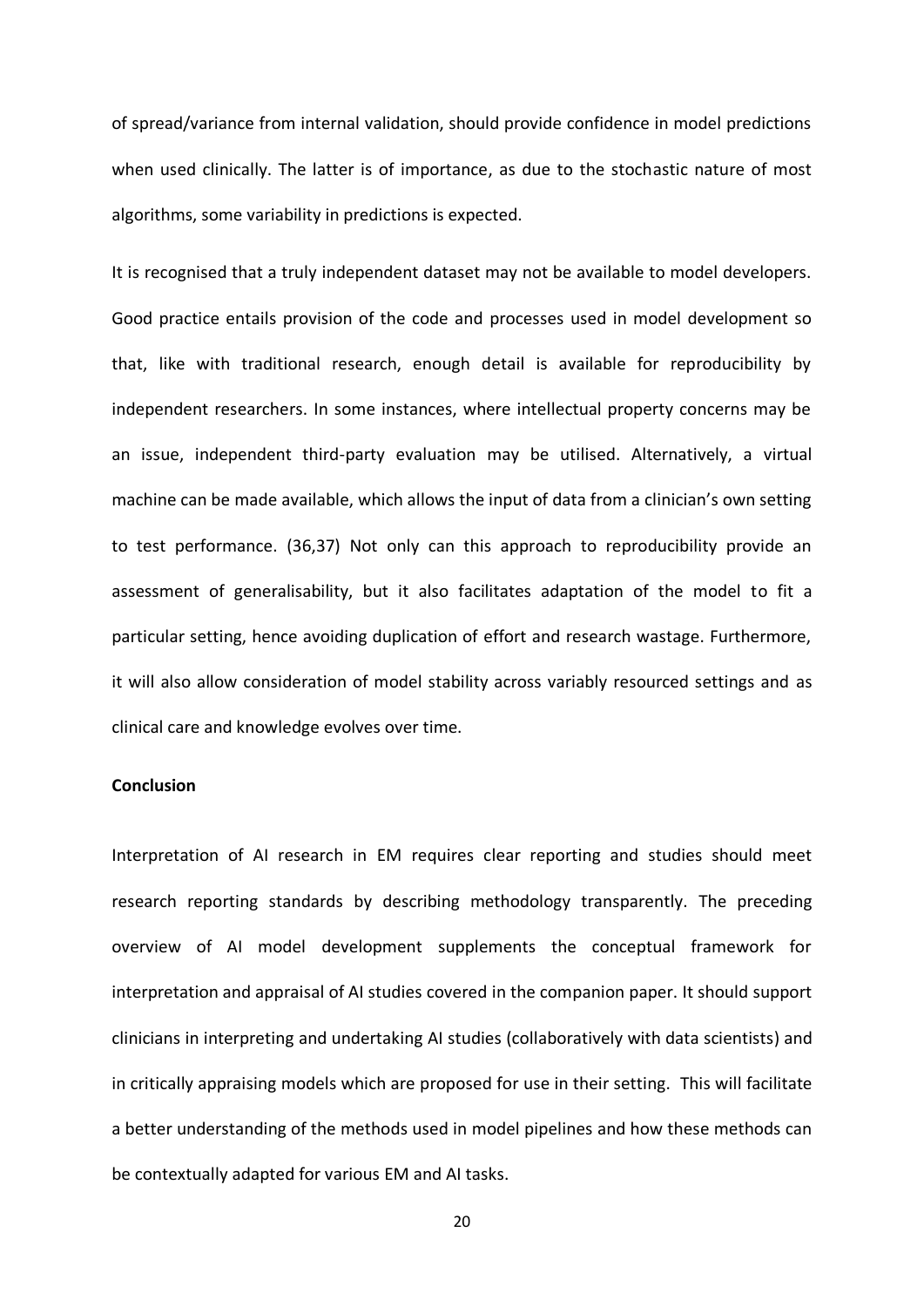**Contributorship** - Conceptualization, Writing Original Draft – SR; Writing - Review & Editing -

all other authors

**Funding** – none

**Competing interests** - SR is a decision editor for the EMJ

**Data Sharing/Data availability** – n/a

**Ethics Approval Statements** – n/a

### **References**

- 1. Ramlakhan S, Saatchi R, Sabir L, Singh Y, Hughes R, Shabayo O, et al. Understanding and Interpreting Artificial Intelligence, Machine Learning and Deep Learning in Emergency Medicine. Emerg Med J.
- 2. Price WN. Big Data and Black-Box Medical Algorithms. Sci Transl Med [Internet]. 2018 Dec 12 [cited 2021 Jan 20];10(471). Available from: https://www.ncbi.nlm.nih.gov/pmc/articles/PMC6345162/
- 3. The EQUATOR Network. Diagnostic and prognostic studies [Internet]. [cited 2022 Feb 11]. Available from: https://www.equatornetwork.org/?post\_type=eq\_guidelines&eq\_guidelines\_study\_design=diagnosticprognosticstudies&eq guidelines clinical specialty=0&eq guidelines report section=0&s=
- 4. Marincowitz C, Paton L, Lecky F, Tiffin P. Predicting need for hospital admission in patients with traumatic brain injury or skull fractures identified on CT imaging: a machine learning approach. Emerg Med J [Internet]. 2021 Apr 7 [cited 2021 Oct 1]; Available from: https://emj.bmj.com/content/early/2021/04/07/emermed-2020- 210776
- 5. Walker K, Jiarpakdee J, Loupis A, Tantithamthavorn C, Joe K, Ben-Meir M, et al. Emergency medicine patient wait time multivariable prediction models: a multicentre derivation and validation study. Emerg Med J [Internet]. 2021 Aug 25 [cited 2022 Jan 27]; Available from: https://emj.bmj.com/content/early/2021/08/24/emermed-2020- 211000
- 6. Christodoulou E, Ma J, Collins GS, Steyerberg EW, Verbakel JY, Van Calster B. A systematic review shows no performance benefit of machine learning over logistic regression for clinical prediction models. Journal of Clinical Epidemiology. 2019 Jun 1;110:12–22.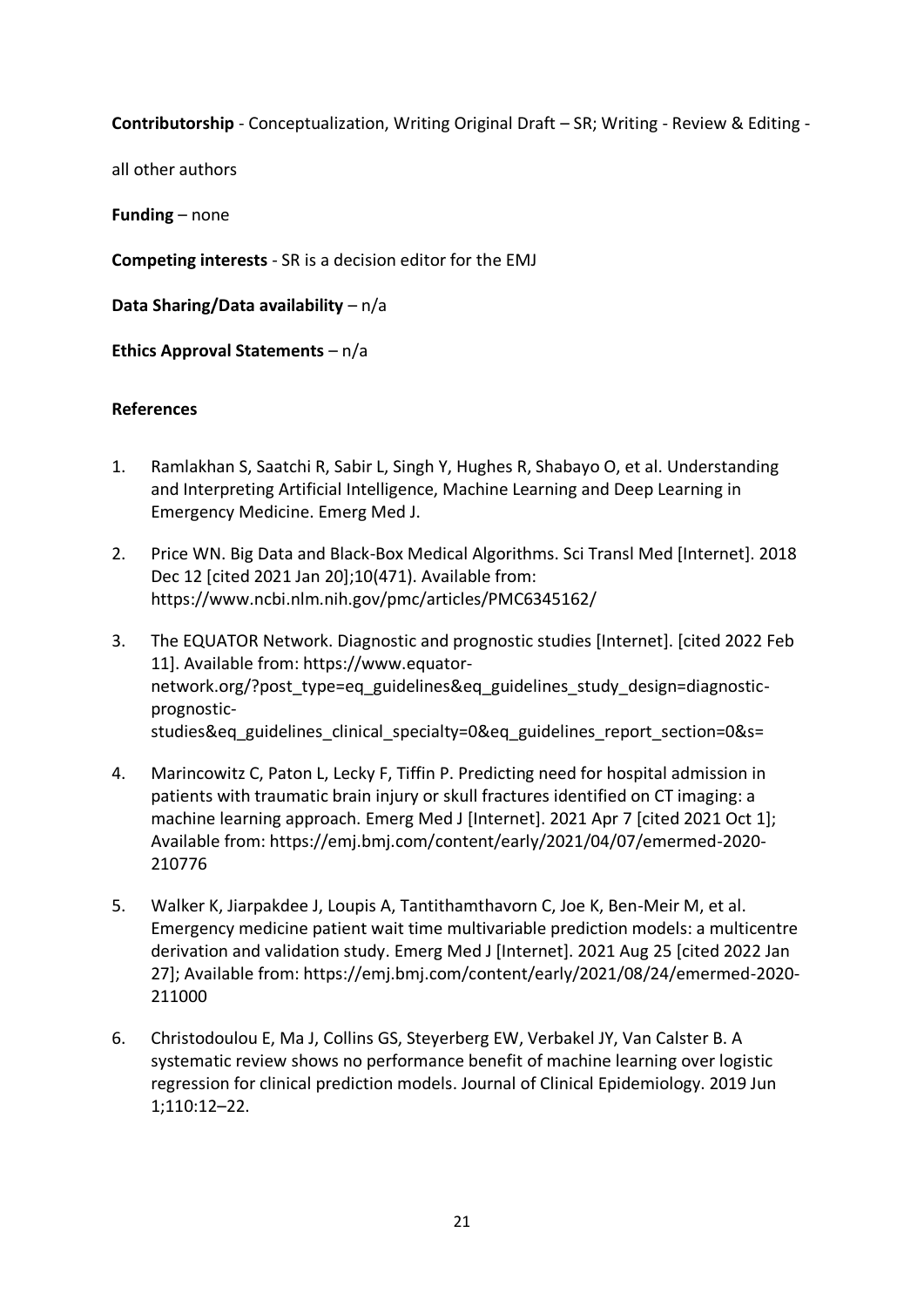- 7. Hess EP, Hollander JE, Schaffer JT, Kline JA, Torres CA, Diercks DB, et al. Shared decision making in patients with low risk chest pain: prospective randomized pragmatic trial. BMJ. 2016 Dec 5;355:i6165.
- 8. Siontis KC, Siontis GCM, Contopoulos-Ioannidis DG, Ioannidis JPA. Diagnostic tests often fail to lead to changes in patient outcomes. Journal of Clinical Epidemiology. 2014 Jun 1;67(6):612–21.
- 9. Steyerberg EW, Moons KGM, van der Windt DA, Hayden JA, Perel P, Schroter S, et al. Prognosis Research Strategy (PROGRESS) 3: prognostic model research. PLoS Med. 2013;10(2):e1001381.
- 10. Kareemi H, Vaillancourt C, Rosenberg H, Fournier K, Yadav K. Machine Learning Versus Usual Care for Diagnostic and Prognostic Prediction in the Emergency Department: A Systematic Review. Academic Emergency Medicine [Internet]. [cited 2021 Feb 7];n/a(n/a). Available from: https://www.onlinelibrary.wiley.com/doi/abs/10.1111/acem.14190
- 11. Liu X, Faes L, Kale AU, Wagner SK, Fu DJ, Bruynseels A, et al. A comparison of deep learning performance against health-care professionals in detecting diseases from medical imaging: a systematic review and meta-analysis. The Lancet Digital Health. 2019 Oct 1;1(6):e271–97.
- 12. Keane PA, Topol EJ. With an eye to AI and autonomous diagnosis. npj Digital Medicine. 2018 Aug 28;1(1):1–3.
- 13. Vollmer S, Mateen BA, Bohner G, Király FJ, Ghani R, Jonsson P, et al. Machine learning and artificial intelligence research for patient benefit: 20 critical questions on transparency, replicability, ethics, and effectiveness. BMJ [Internet]. 2020 Mar 20 [cited 2020 Dec 1];368. Available from: https://www.bmj.com/content/368/bmj.l6927
- 14. Sartor G, European Parliament, European Parliamentary Research Service, Scientific Foresight Unit. The impact of the General Data Protection Regulation (GDPR) on artificial intelligence: study [Internet]. 2020 [cited 2021 Jan 30]. Available from: http://www.europarl.europa.eu/RegData/etudes/STUD/2020/641530/EPRS\_STU(2020 )641530\_EN.pdf
- 15. Obermeyer Z, Powers B, Vogeli C, Mullainathan S. Dissecting racial bias in an algorithm used to manage the health of populations. Science. 2019 Oct 25;366(6464):447–53.
- 16. Dayan I, Roth HR, Zhong A, Harouni A, Gentili A, Abidin AZ, et al. Federated learning for predicting clinical outcomes in patients with COVID-19. Nat Med. 2021 Sep 15;1–9.
- 17. Balki I, Amirabadi A, Levman J, Martel AL, Emersic Z, Meden B, et al. Sample-Size Determination Methodologies for Machine Learning in Medical Imaging Research: A Systematic Review. Can Assoc Radiol J. 2019 Nov 1;70(4):344–53.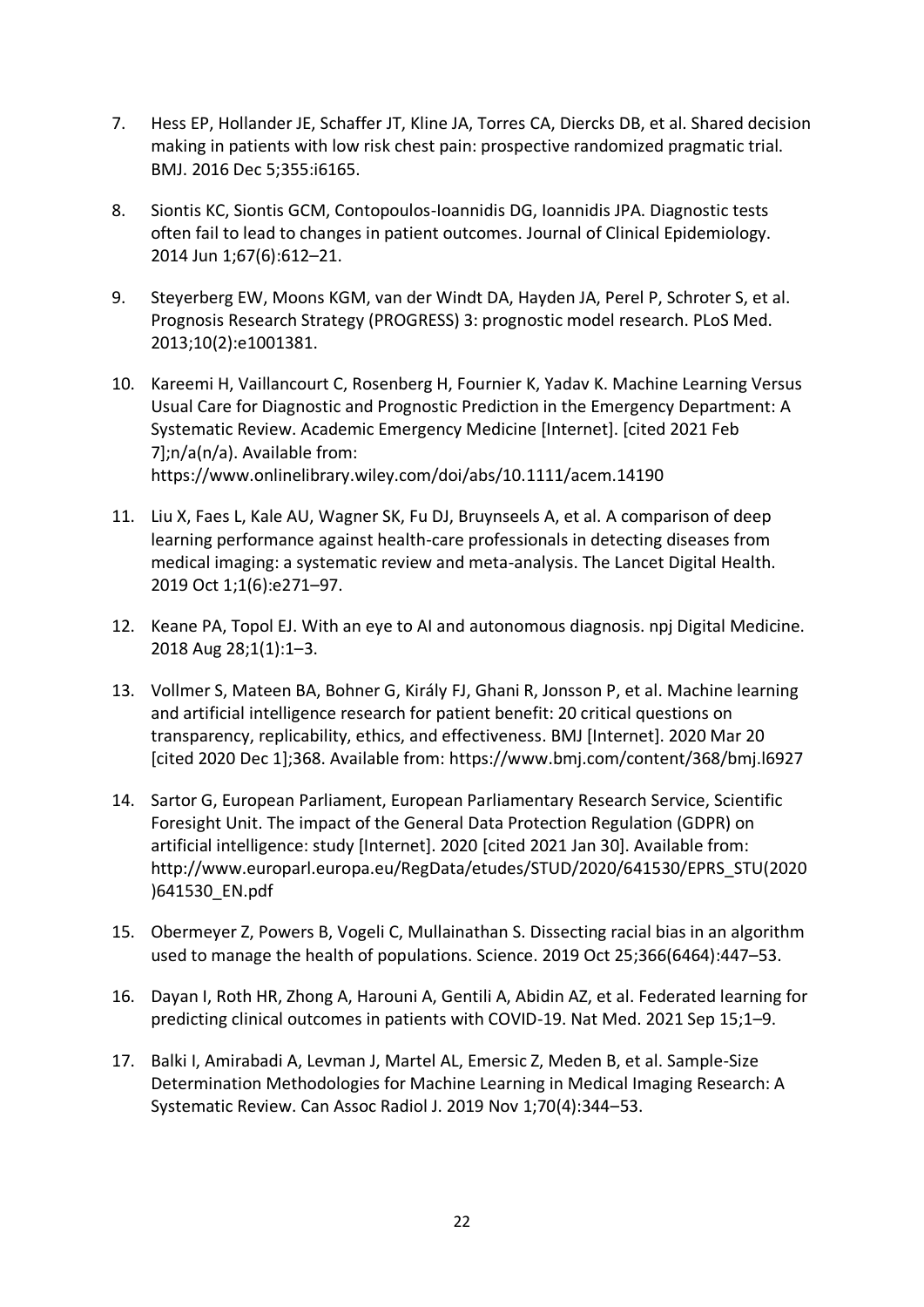- 18. Steyerberg EW, Eijkemans MJC, Harrell FE, Habbema JDF. Prognostic modelling with logistic regression analysis: a comparison of selection and estimation methods in small data sets. Statistics in Medicine. 2000;19(8):1059–79.
- 19. Figueroa RL, Zeng-Treitler Q, Kandula S, Ngo LH. Predicting sample size required for classification performance. BMC Medical Informatics and Decision Making. 2012 Feb 15;12(1):8.
- 20. Ng A. Neural Networks and Deep Learning [Internet]. Coursera. [cited 2021 Jan 21]. Available from: https://www.coursera.org/learn/neural-networks-deep-learning
- 21. Kuhn M, Johnson K. Applied Predictive Modeling. 1st ed. New York: Springer; 2013. 613 p.
- 22. Gupta S, Gupta A. Dealing with Noise Problem in Machine Learning Data-sets: A Systematic Review. Procedia Computer Science. 2019 Jan 1;161:466–74.
- 23. Bishop CM. Pattern Recognition and Machine Learning. New York: Springer; 2006. 738 p.
- 24. Luo W, Phung D, Tran T, Gupta S, Rana S, Karmakar C, et al. Guidelines for Developing and Reporting Machine Learning Predictive Models in Biomedical Research: A Multidisciplinary View. Journal of Medical Internet Research. 2016;18(12):e323.
- 25. Zech JR, Badgeley MA, Liu M, Costa AB, Titano JJ, Oermann EK. Variable generalization performance of a deep learning model to detect pneumonia in chest radiographs: A cross-sectional study. PLOS Medicine. 2018 Nov 6;15(11):e1002683.
- 26. Kravchenko A. Feature Engineering and Feature Selection [Internet]. kaggle.com. [cited 2021 Jan 22]. Available from: https://kaggle.com/kashnitsky/topic-6-featureengineering-and-feature-selection
- 27. Kuhn M, Johnson K. Feature Engineering and Selection: A Practical Approach for Predictive Models. 1st edition. Chapman and Hall/CRC; 2019. 310 p.
- 28. Chawla NV, Bowyer KW, Hall LO, Kegelmeyer WP. SMOTE: Synthetic Minority Oversampling Technique. Journal of Artificial Intelligence Research. 2002 Jun 1;16:321–57.
- 29. Moons KGM, Altman DG, Reitsma JB, Ioannidis JPA, Macaskill P, Steyerberg EW, et al. Transparent Reporting of a multivariable prediction model for Individual Prognosis Or Diagnosis (TRIPOD): Explanation and Elaboration. Ann Intern Med. 2015 Jan 6;162(1):W1–73.
- 30. Zhang C, Ma Y, editors. Ensemble Machine Learning: Methods and Applications. 1st ed. New York: Springer; 2012. 340 p.
- 31. Singh A. Ensemble Learning | Ensemble Techniques [Internet]. Analytics Vidhya. 2018 [cited 2020 Dec 27]. Available from: